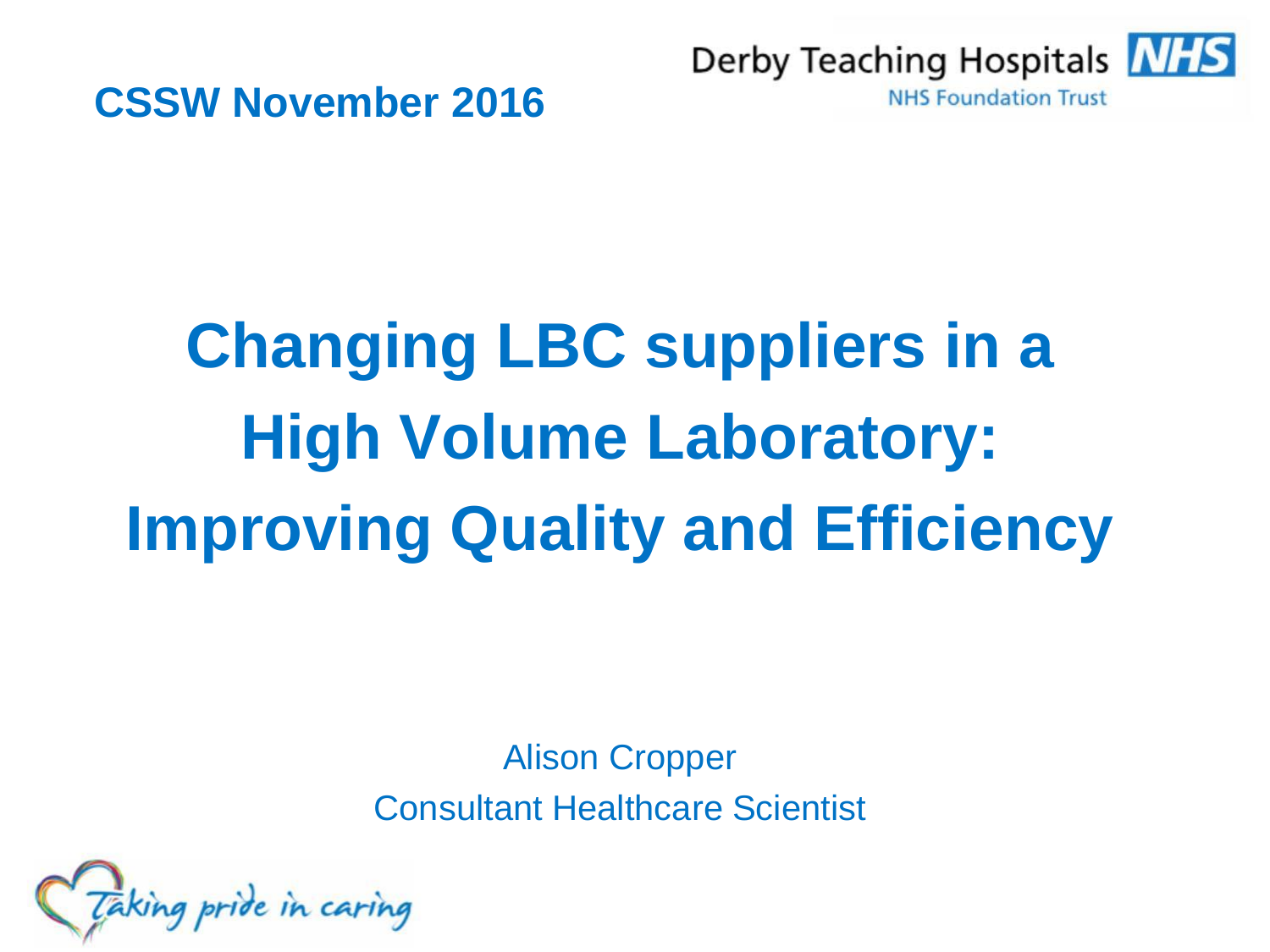#### **Overview**



# Derby converted to ThinPrep<sup>™</sup> in December 2013

- -- Why?
- How?
- Impact on screening and reporting
- Lessons learned
	- What went well
	- What not so well
- Performance Indicators

Taking pride in caring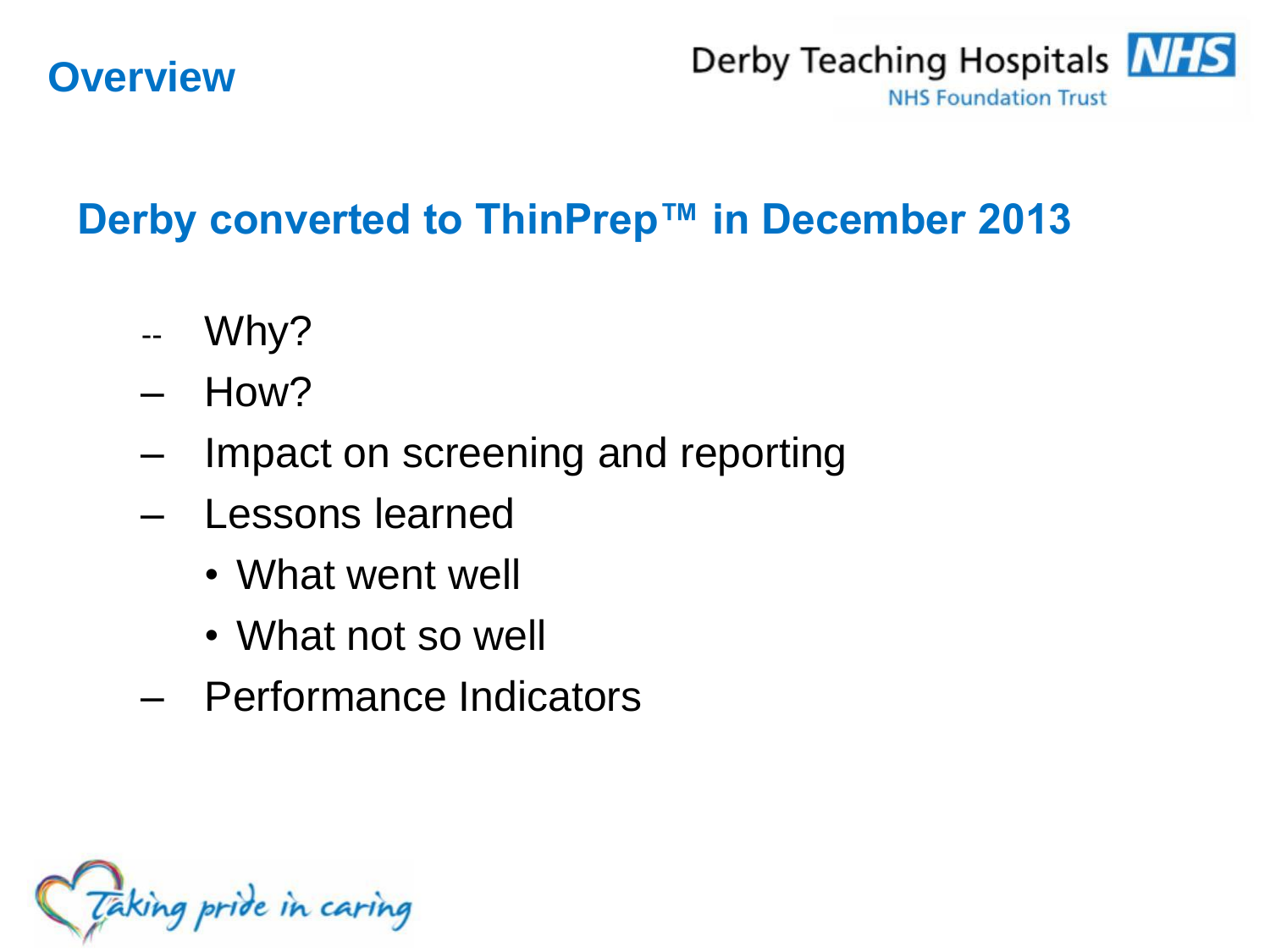#### **Where is Derby?**

#### Derby Teaching Hospitals **NHS**

**NHS Foundation Trust** 



Taking pride in caring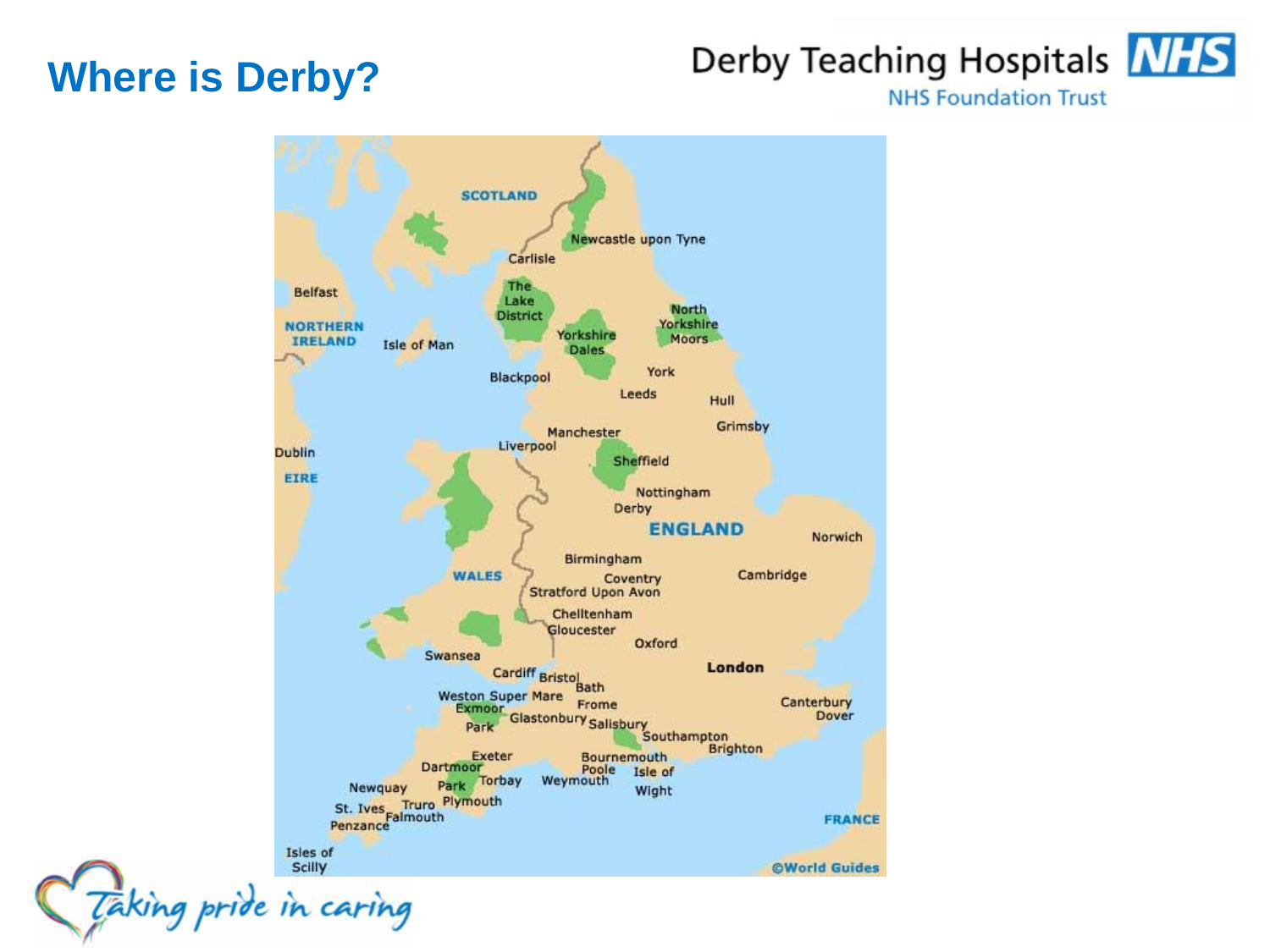#### **Background - workload**



- Derby cytology laboratory is one of largest screening centres in the UK – will be processing 170,000+ LBC samples in 2016/17
- High workload created from merger of four laboratories across Derbyshire and Nottinghamshire in 2010/11
- Initial merged workload of 170,000 fell with implementation of HPV Triage and Test of Cure in September 2012:
	- 2011/12 159,989
	- 2012/13 155,571
	- 2013/14 141,198
	- 2014/15 135,048
	- 2015/16 136,415
	- Successful tender bid added 36,000 Lincolnshire samples from 1<sup>st</sup> April 2016, making ~172,000 p.a.

king pride in caring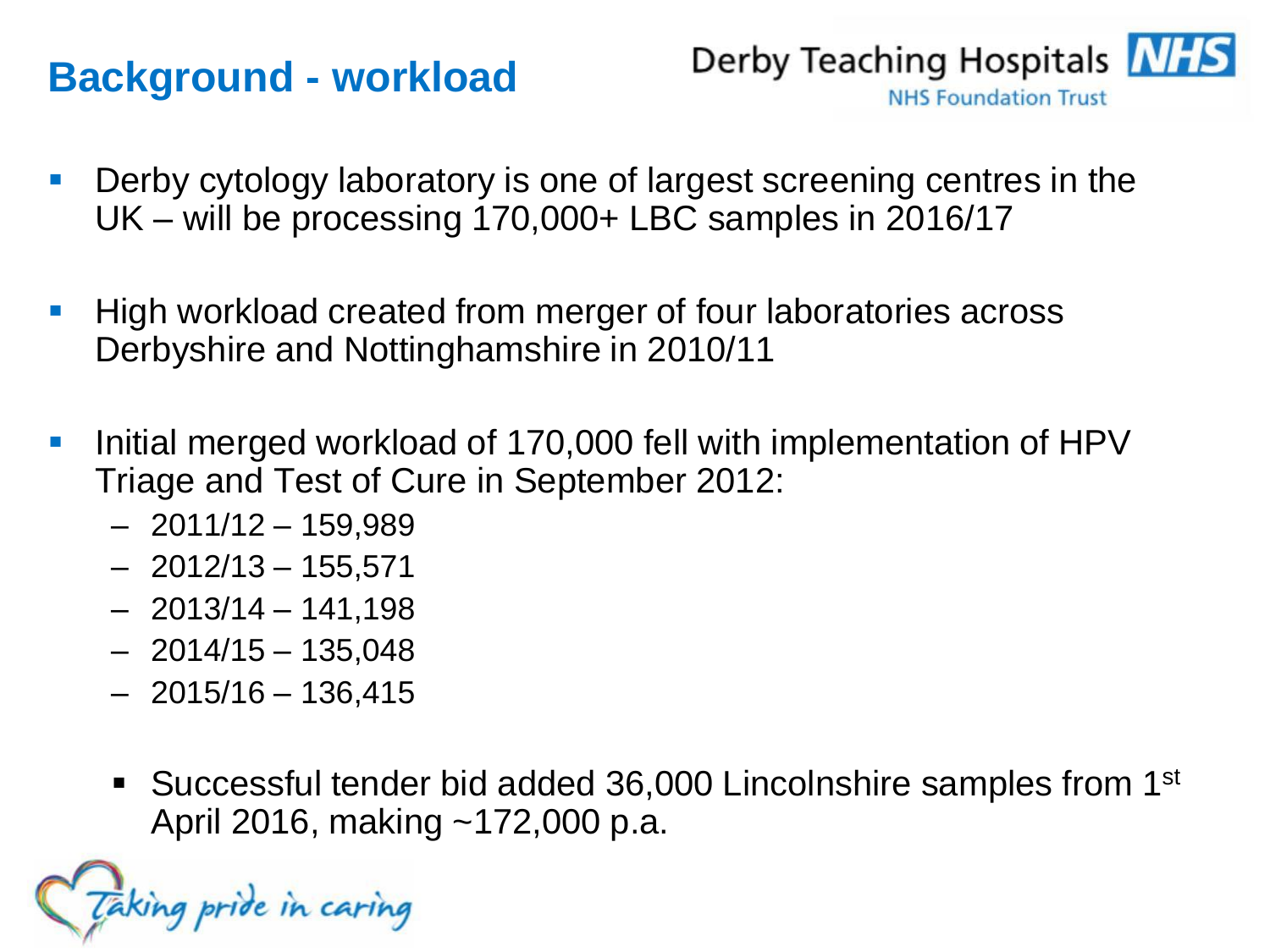# **Background - LBC technology**



- Derby used SurePath™ since UK LBC implementation in 2005/06
- All of East Midlands used SurePath under 'umbrella' contract
- Initial 5 year contract
- Contract re-negotiated locally in 2010/11 for merged workload
- Rolled over for 2 years, due for renewal in 2012/13
- BUT, other things happening at the same time:
- Cytology service provision being looked at across a bigger area as part of a wider Pathology services review
- Cytology remit to incorporate future plans for HPV primary screening
- Needed to find most suitable system for centralised LBC processing and HPV testing on combined workload of potential new area

Taking pride in caring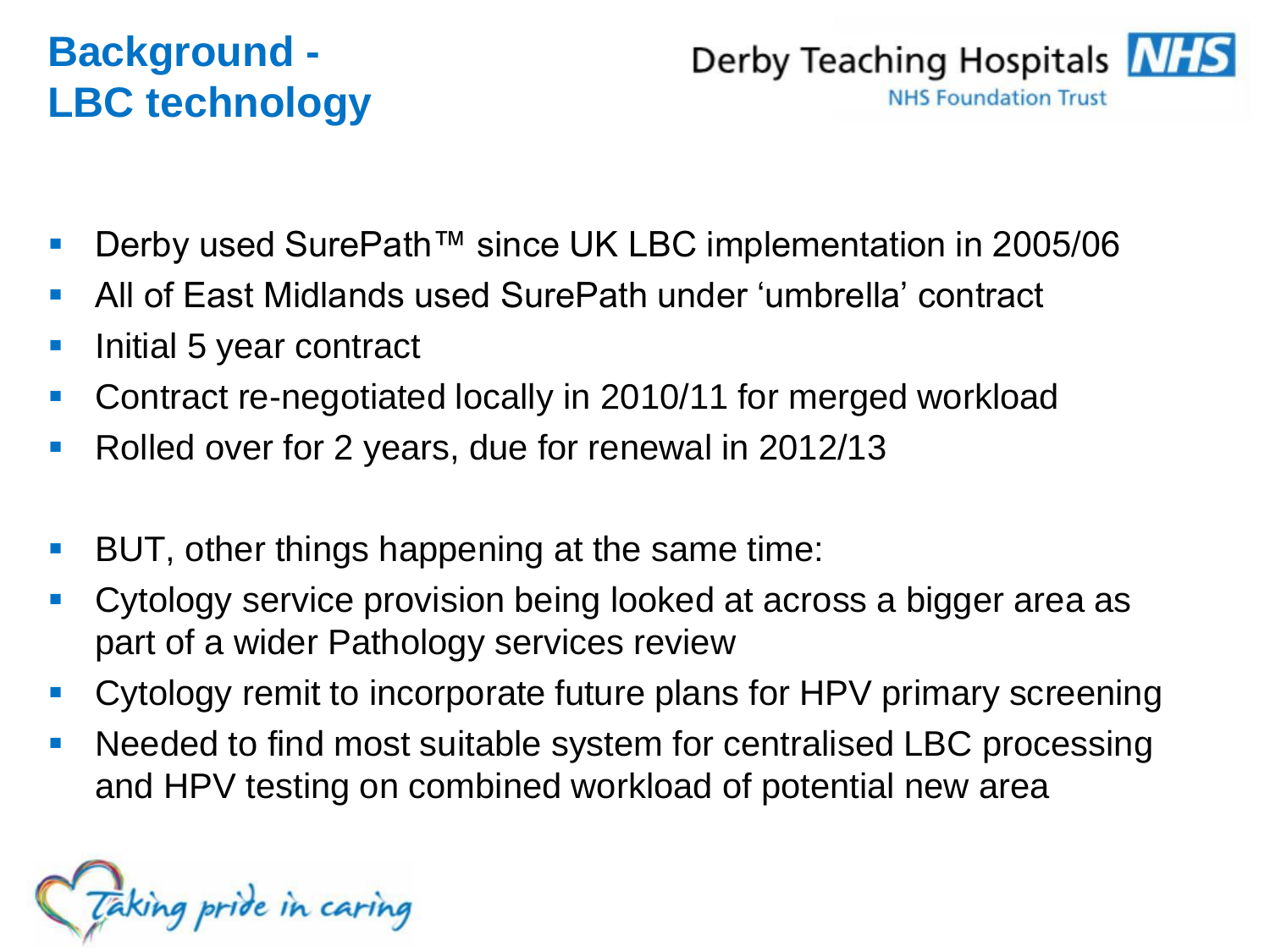#### **Proposed new area (PL+) – 'North' East Midlands**





Taking pride in caring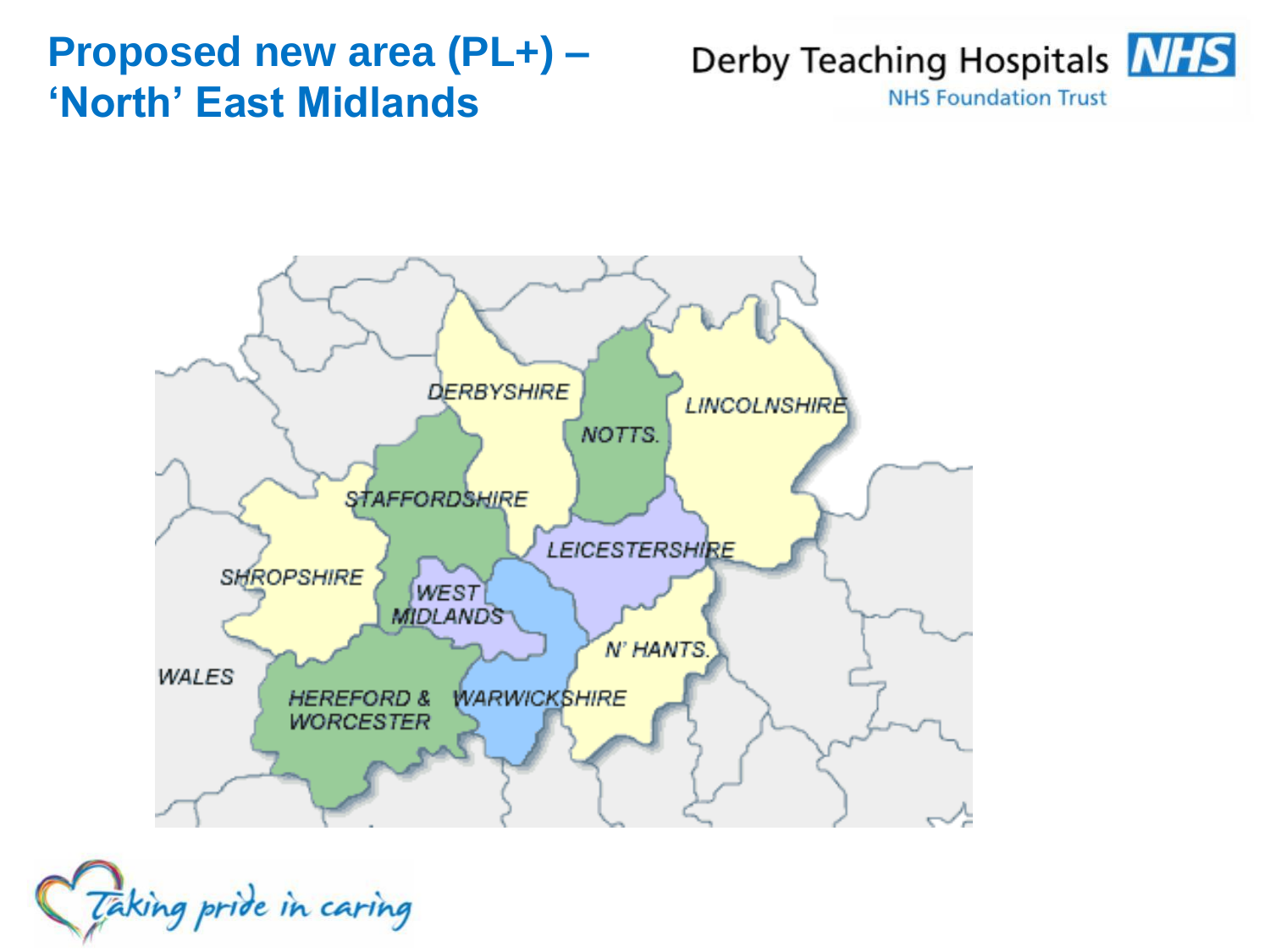# **Cytology Project Group**



- Cytology clinical delivery group established across proposed new area
- **Future strategic direction** = to perform HPV primary screening and associated cytology reporting, most likely on one site
- **Current task – to work up a model to centralise all LBC prep and HPV testing onto one site**
	- Q: Could any one site currently do this?
	- A: Not while using different LBC technologies

#### **Option appraisal undertaken**

- To compare the advantages and disadvantages of both LBC technologies, considering clinical, quality and cost elements
- To determine the single most efficient system for centralised Cytology sample processing and HPV testing, now and future

aking pride in caring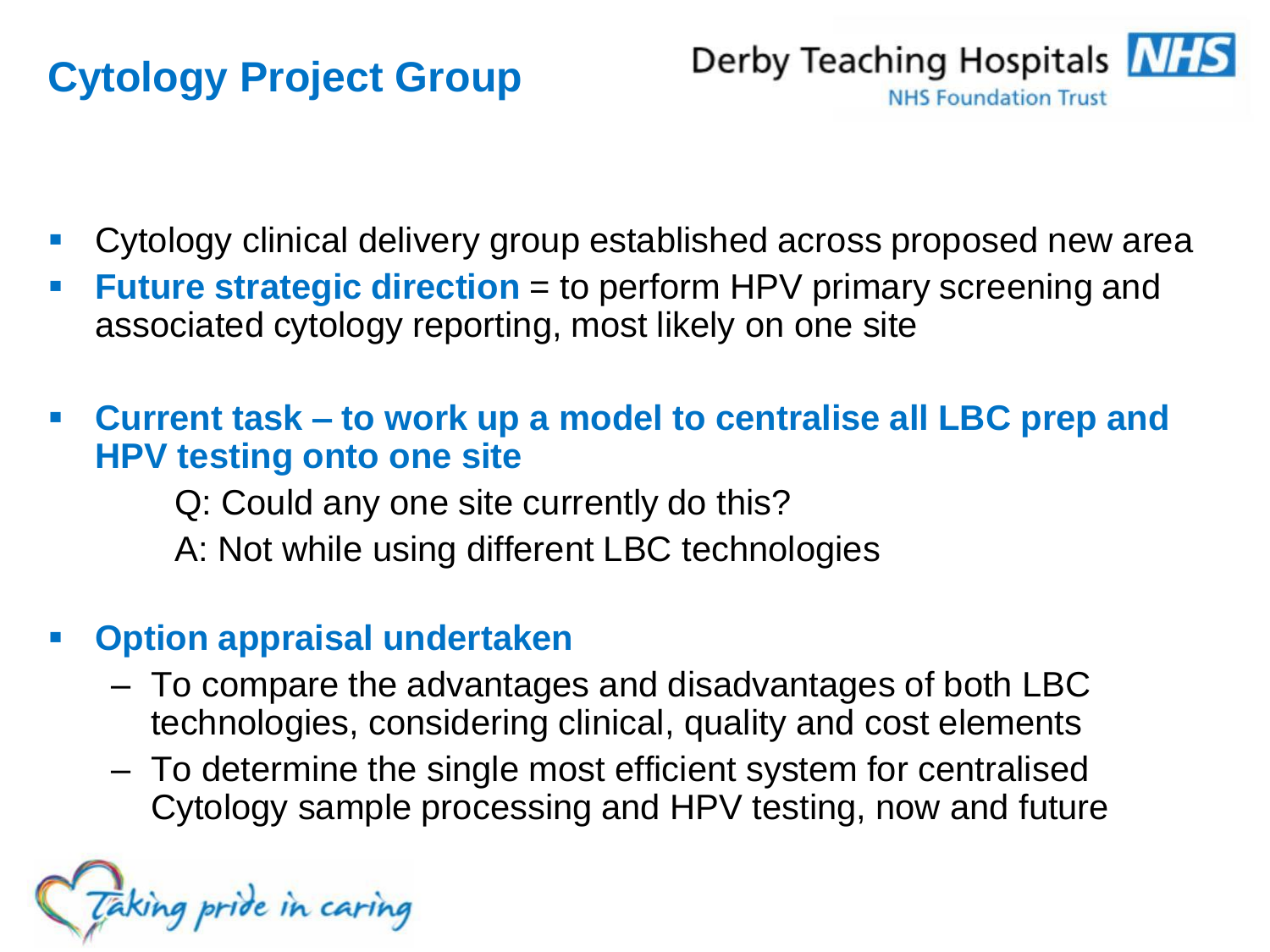#### **Benefits of change**



- Ease of processing large volumes of work ThinPrep processing is fully automated, ideal for high throughput of work in a single high volume laboratory
- ThinPrep has integral chain of custody / sample identification less risk in a centralised processing set-up
- Provides single platform for future HPV testing
- Cost per test increase avoided costs taken from NHS supply chain national framework
- Added benefit of a regional price reduction for all because southern half of the region were already all ThinPrep users

Taking pride in caring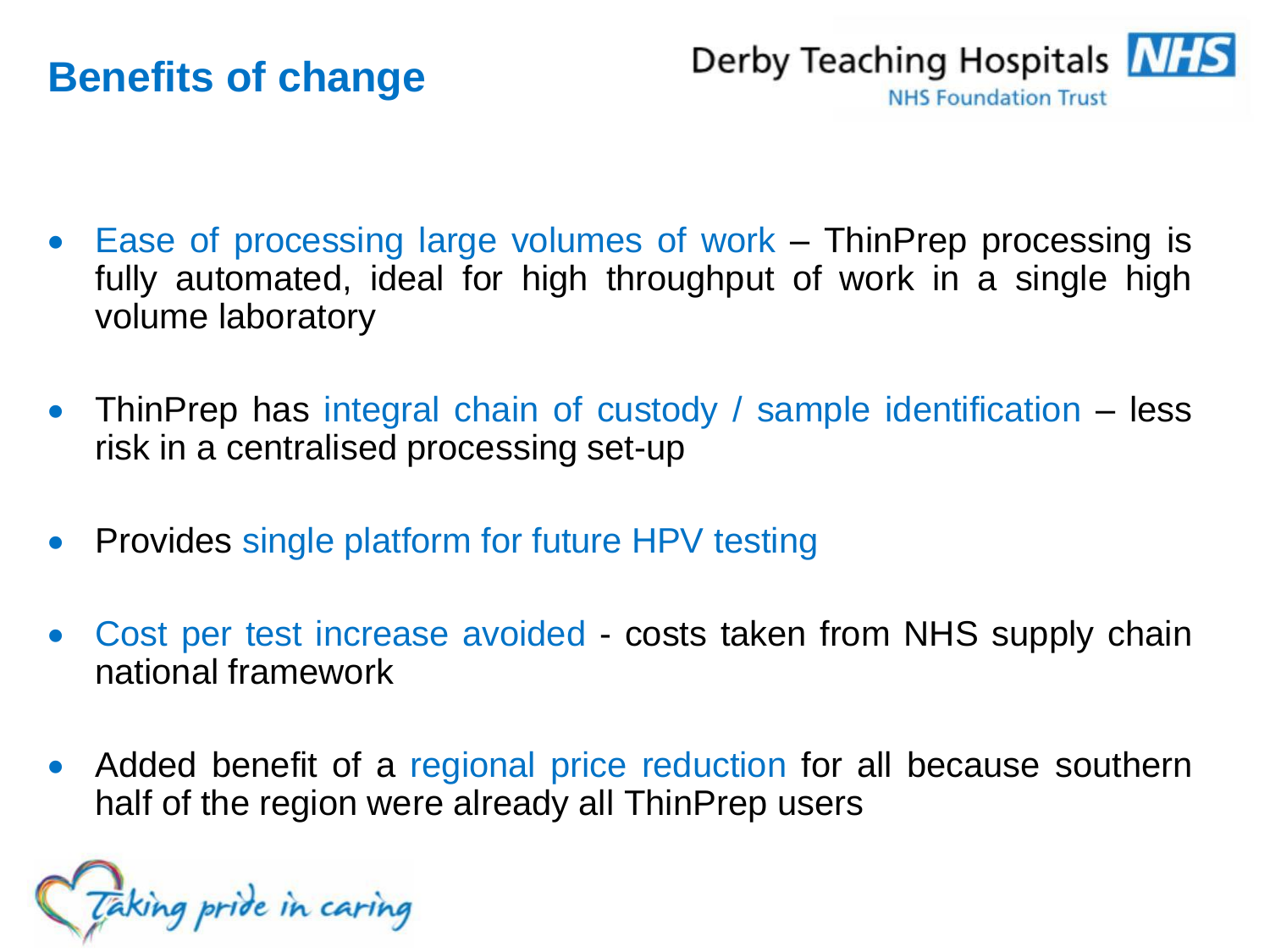### **Risks of change**

Derby Teaching Hospitals **NHS NHS Foundation Trust** 

- Re-training of sample takers and laboratory staff required
- Risk of breaching TAT targets during transition phase due to decreased screening capacity whilst screening staff undergo training
- Processing both LBC technologies during transition phase
- ? Increased inadequate rate commissioners and sample takers were concerned - perception that TP has significantly higher inadequate rate than SP
- But benefits outweighed risks  $\rightarrow$  conversion

Taking pride in caring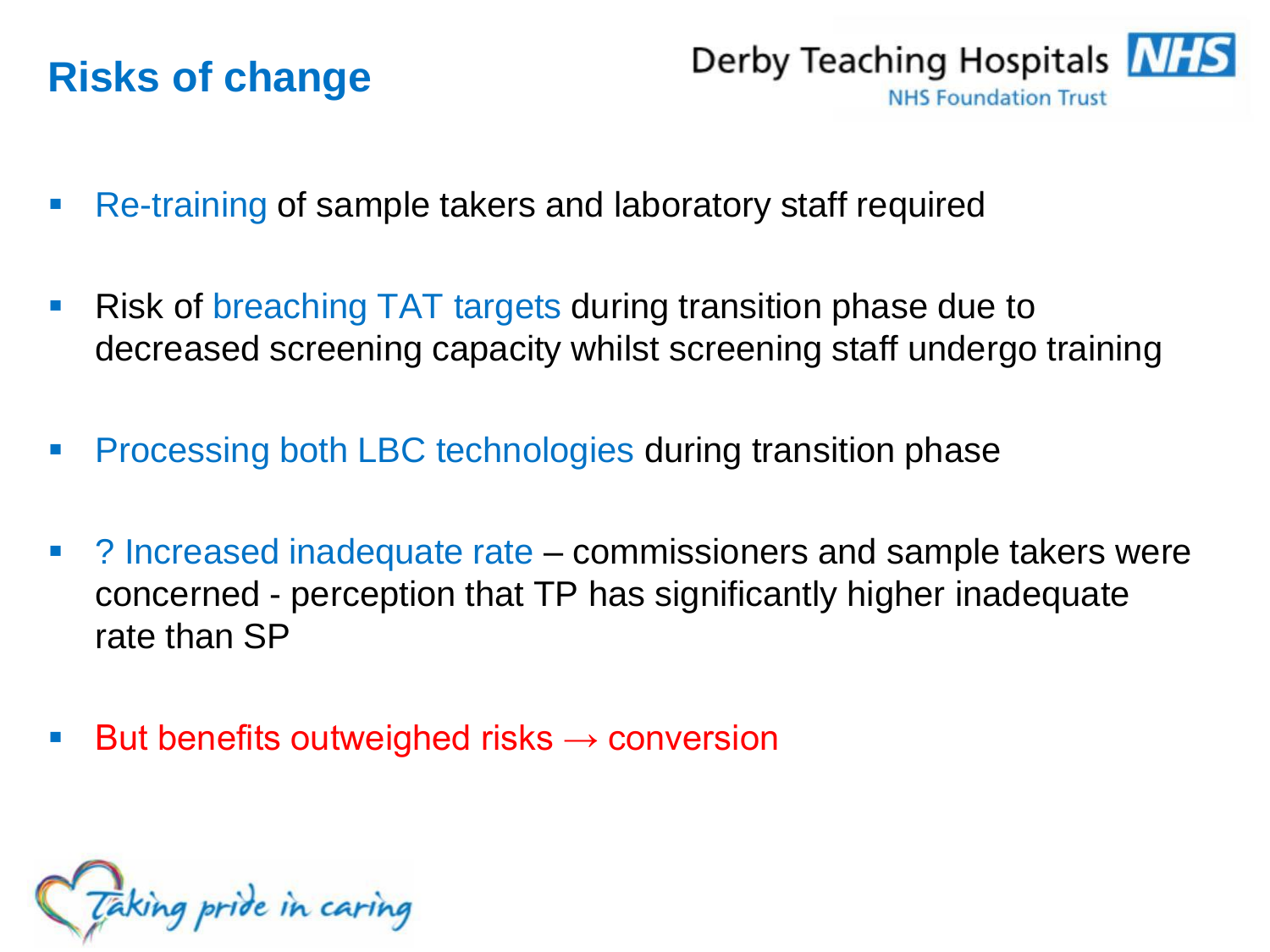#### **The conversion process**



- Timescale short out of contract with current provider
- Phased conversion planned Derby by Jan 2014, Lincoln April 2014
- Conversion training needed for:
	- **Screening staff** interpretation of ThinPrep samples
	- **Sample takers** new technique
	- **Laboratory support staff** use of new processing equipment & staining machines

Taking pride in caring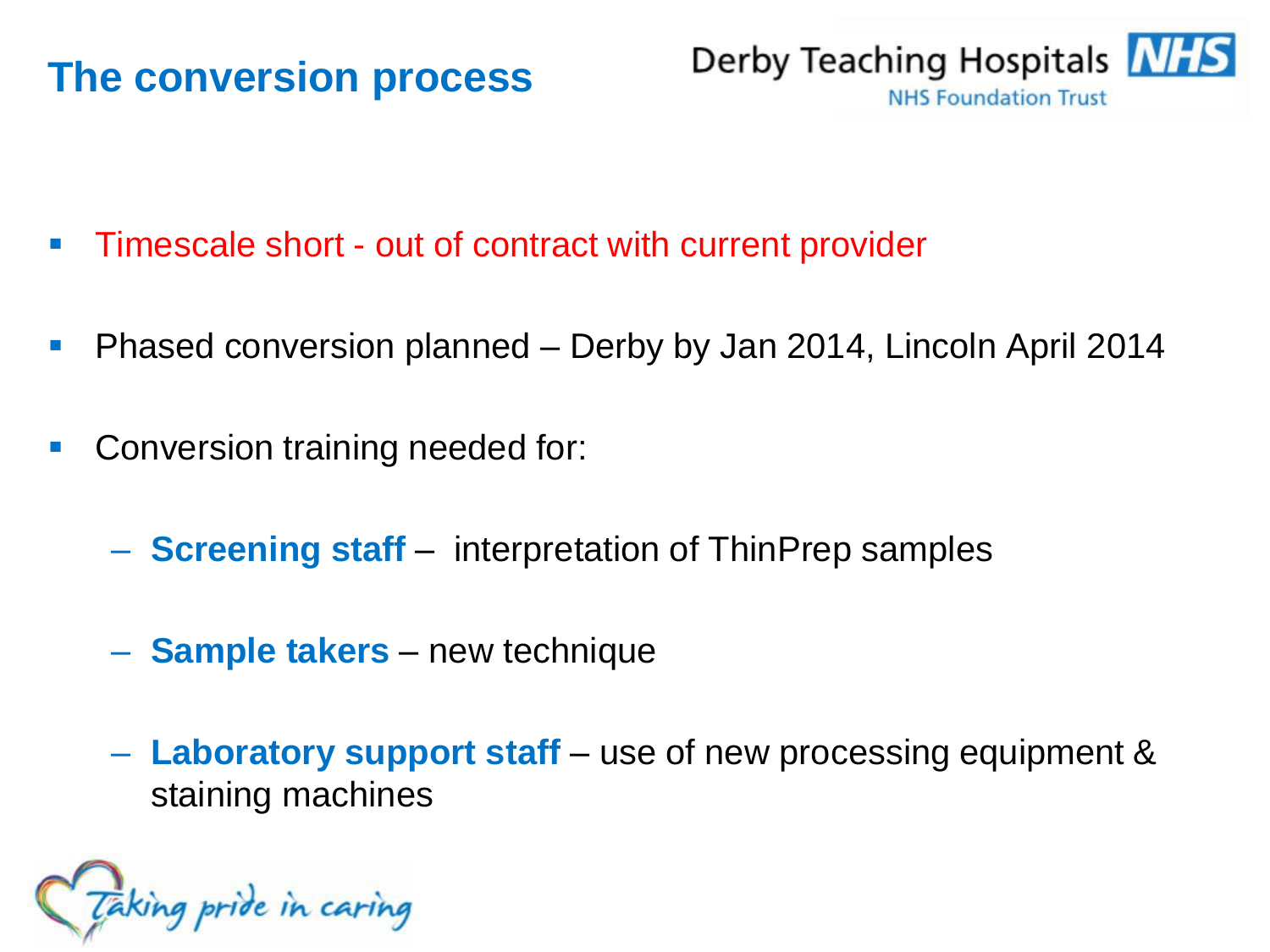#### **T5000 autoloaders x2**





Taking pride in caring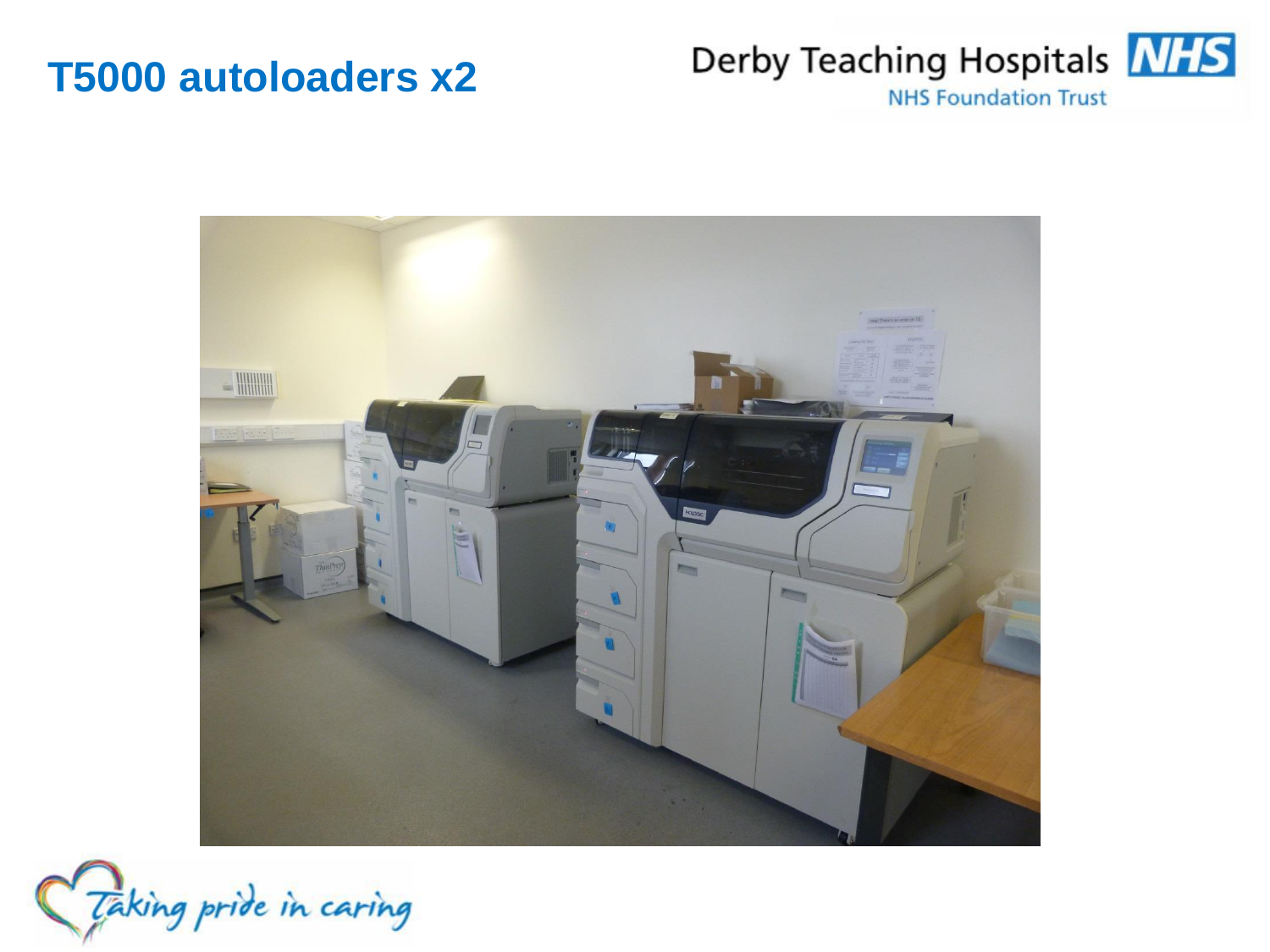#### **T5000 autoloaders x3**

# Derby Teaching Hospitals **NHS**

**NHS Foundation Trust** 



Taking pride in caring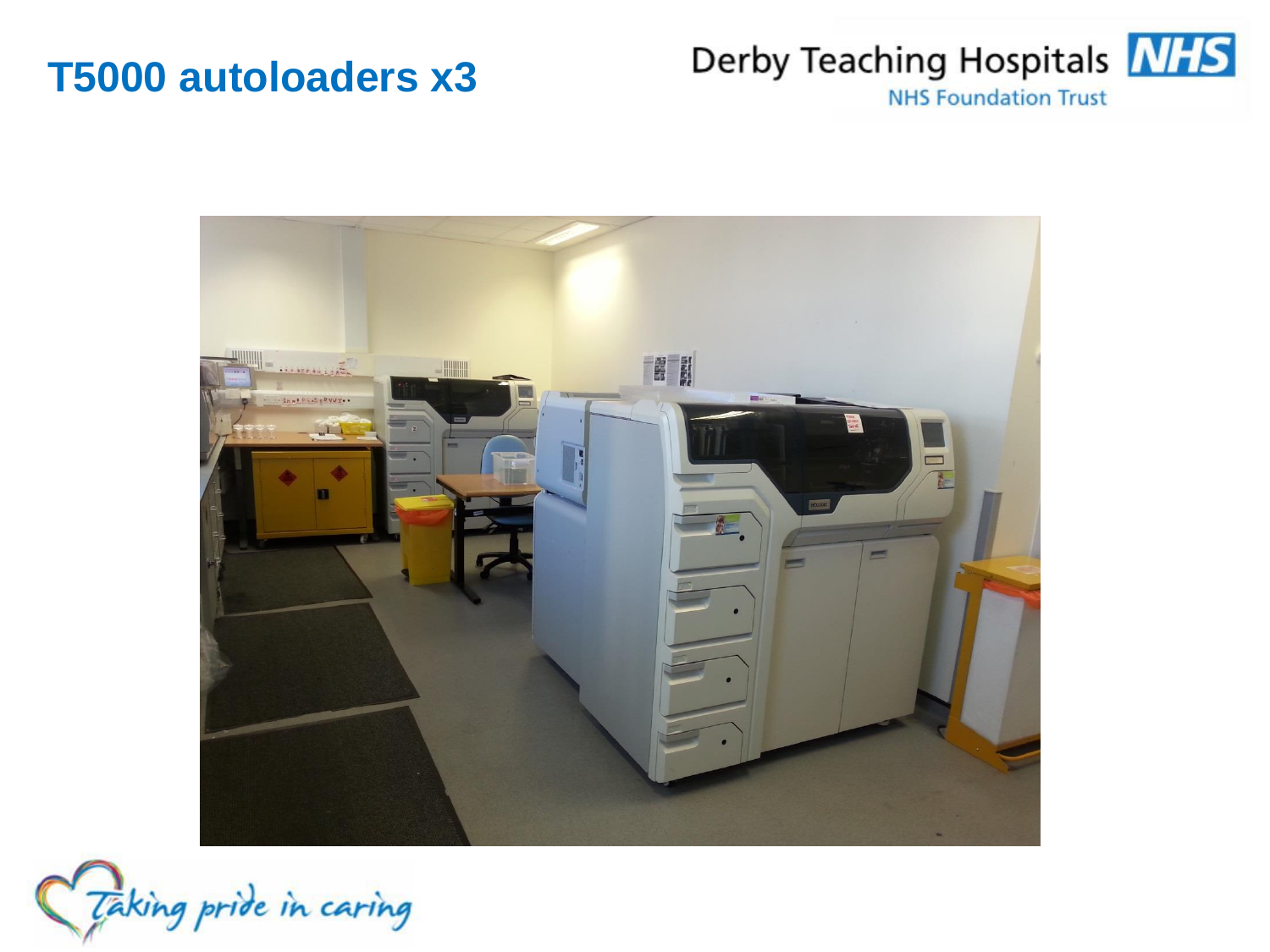#### **Prep lab**

#### Derby Teaching Hospitals NHS **NHS Foundation Trust**



Taking pride in caring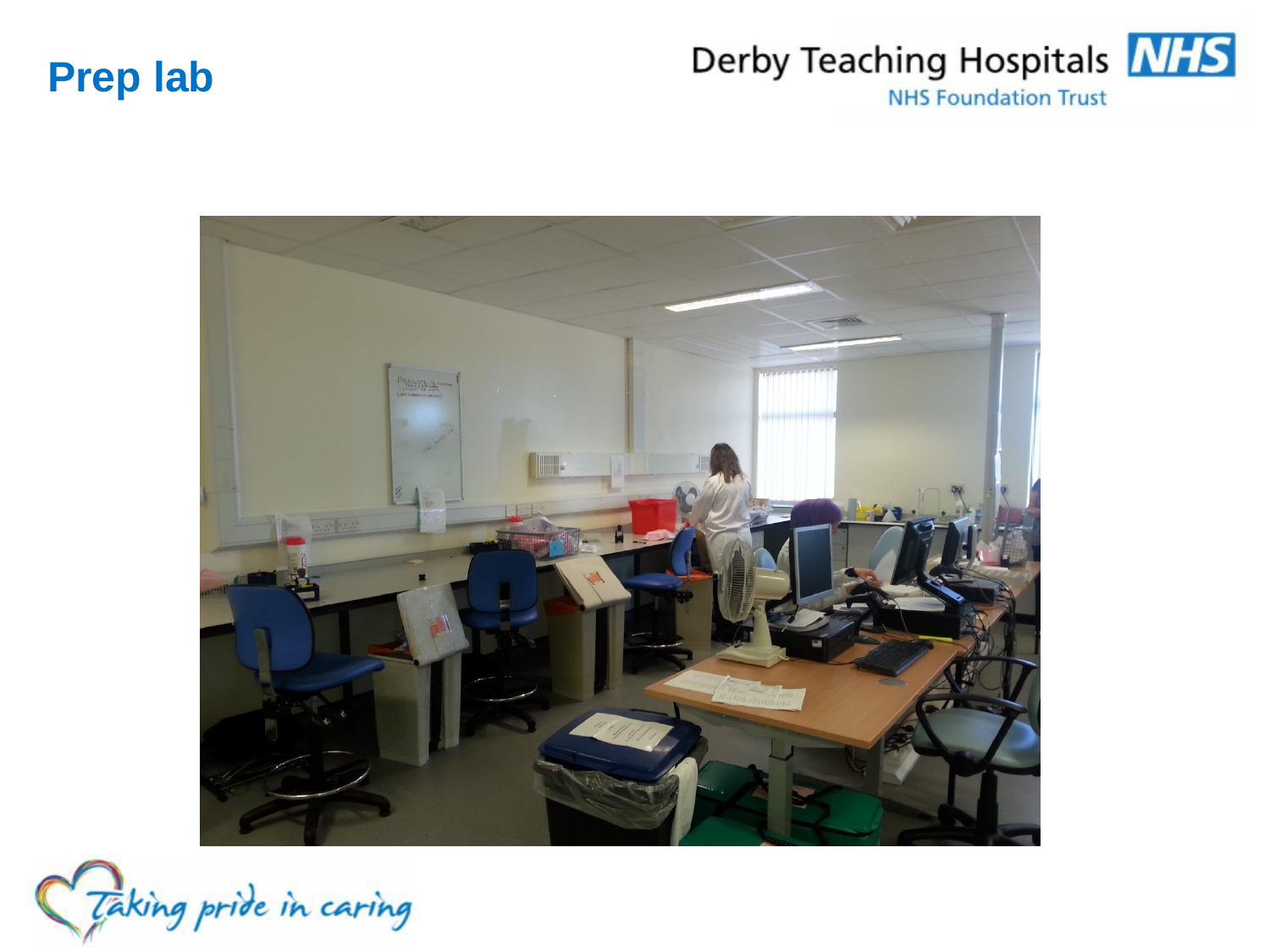### **Conversion Timeline**



- Start to finish  $=$  3 months!
- 35 cytologists converted
- ~3000 sample takers, including 9 acute Trusts (Colp, Gynae, GUM)
- Lab re-fitted
- New equipment installed T5000 autoloaders and staining machines
- Year 2 of HPV Triage and Test of Cure testing started in middle of it all – number of  $HP\bar{V}$  tests quadrupled
- We did it but was it all plain sailing?.......

Taking pride in caring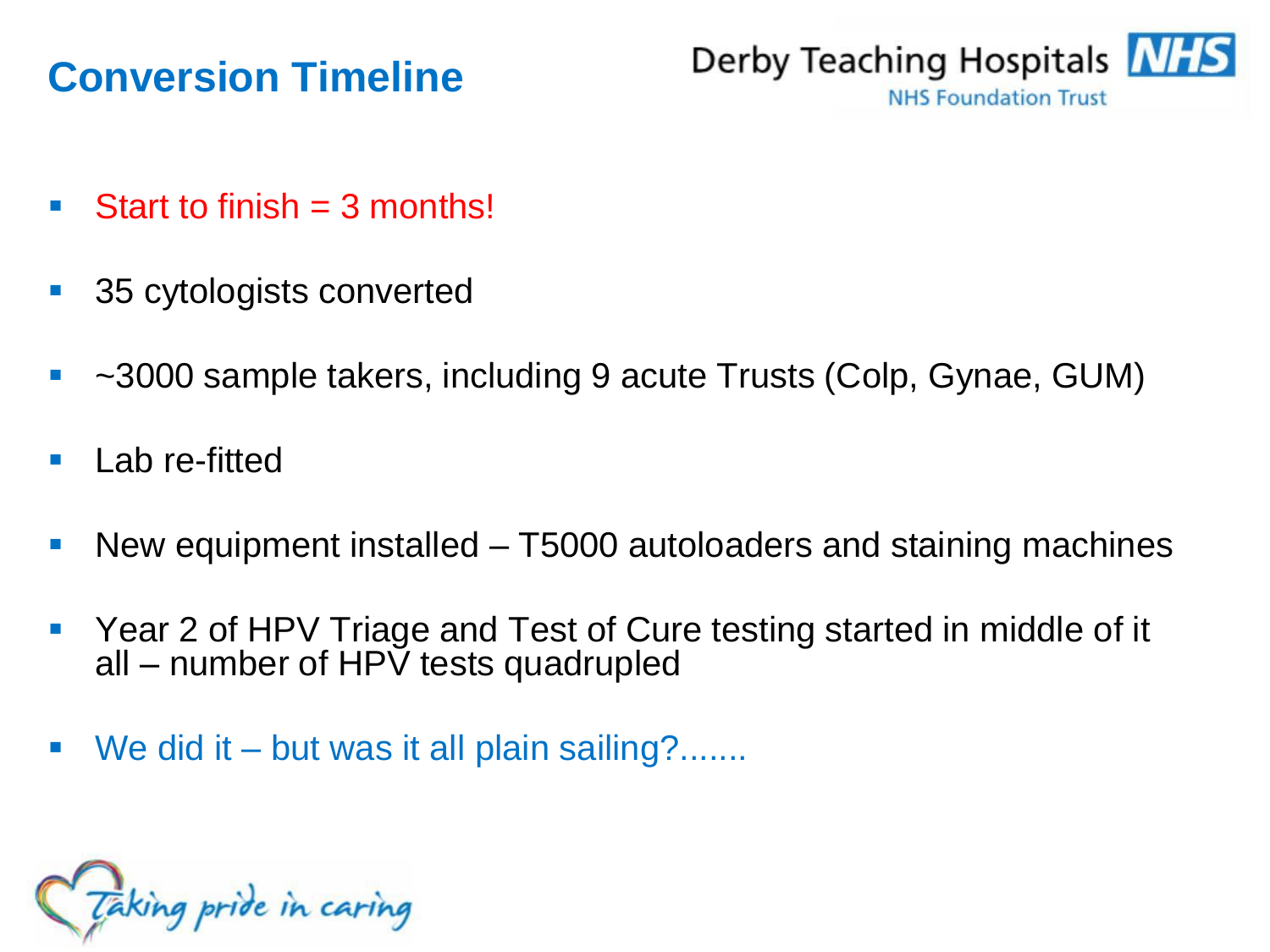#### **Conversion Issues**



- Do not under-estimate **time for sample taker training**
- Ensuring all practices and clinics pump-primed with new kits
- Ensuring all practices and clinics remove old kits
	- What to do with old kits? sufficient for 40,000 tests!
- Insufficient time for prep staff to train on T5s
- Running SP processing at same time
- Vial storage problem with the processing backlog that developed
- But none of these were show stoppers
- Hologic provided invaluable support in all areas

Taking pride in caring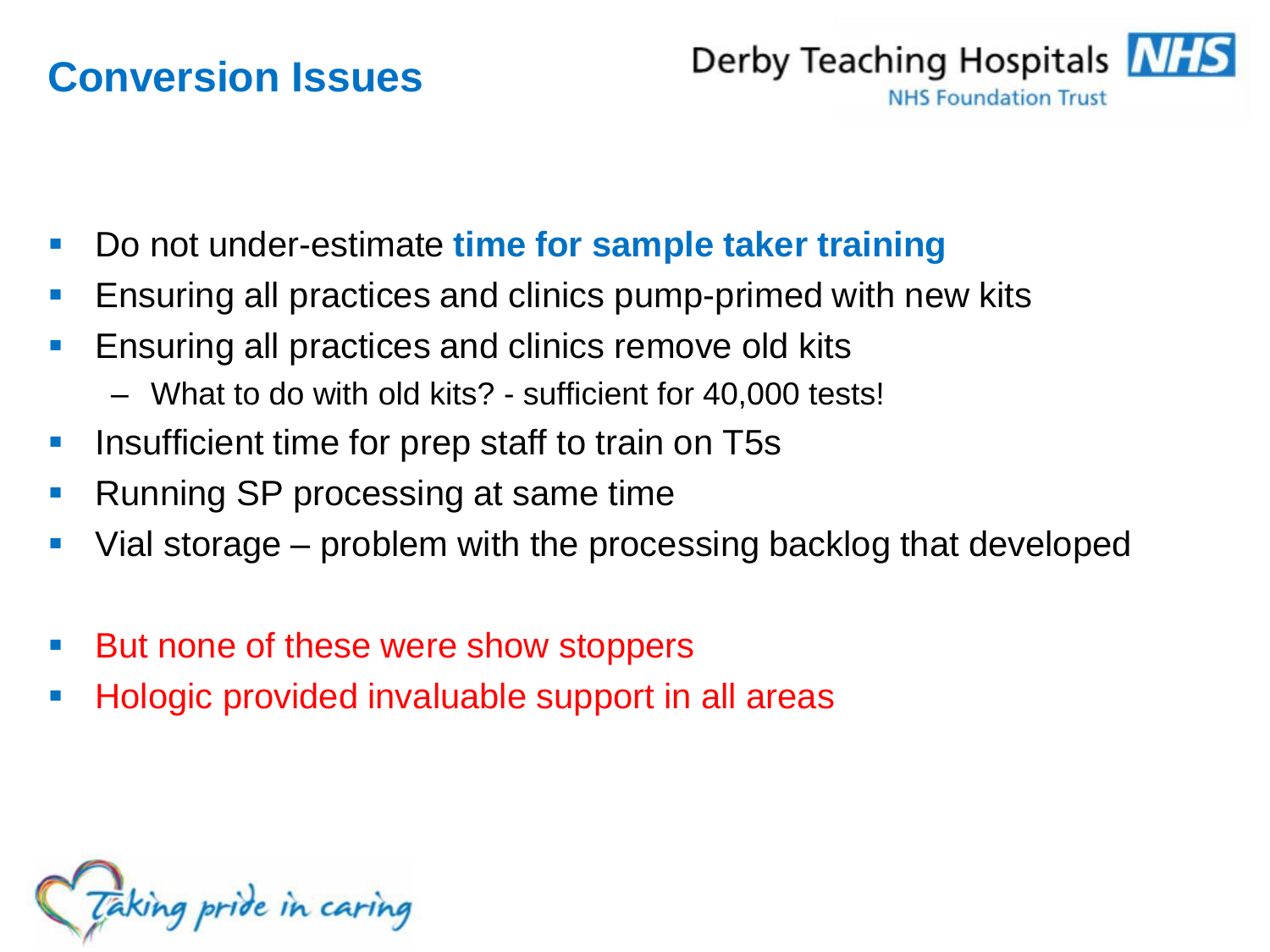**Impact of conversion on screening and reporting**



- **Turn Around Time (TAT)**
- Screener confidence & productivity
- **Sample quality and morphology**
- **Inadequate rate & high-grade detection rate**

Taking pride in caring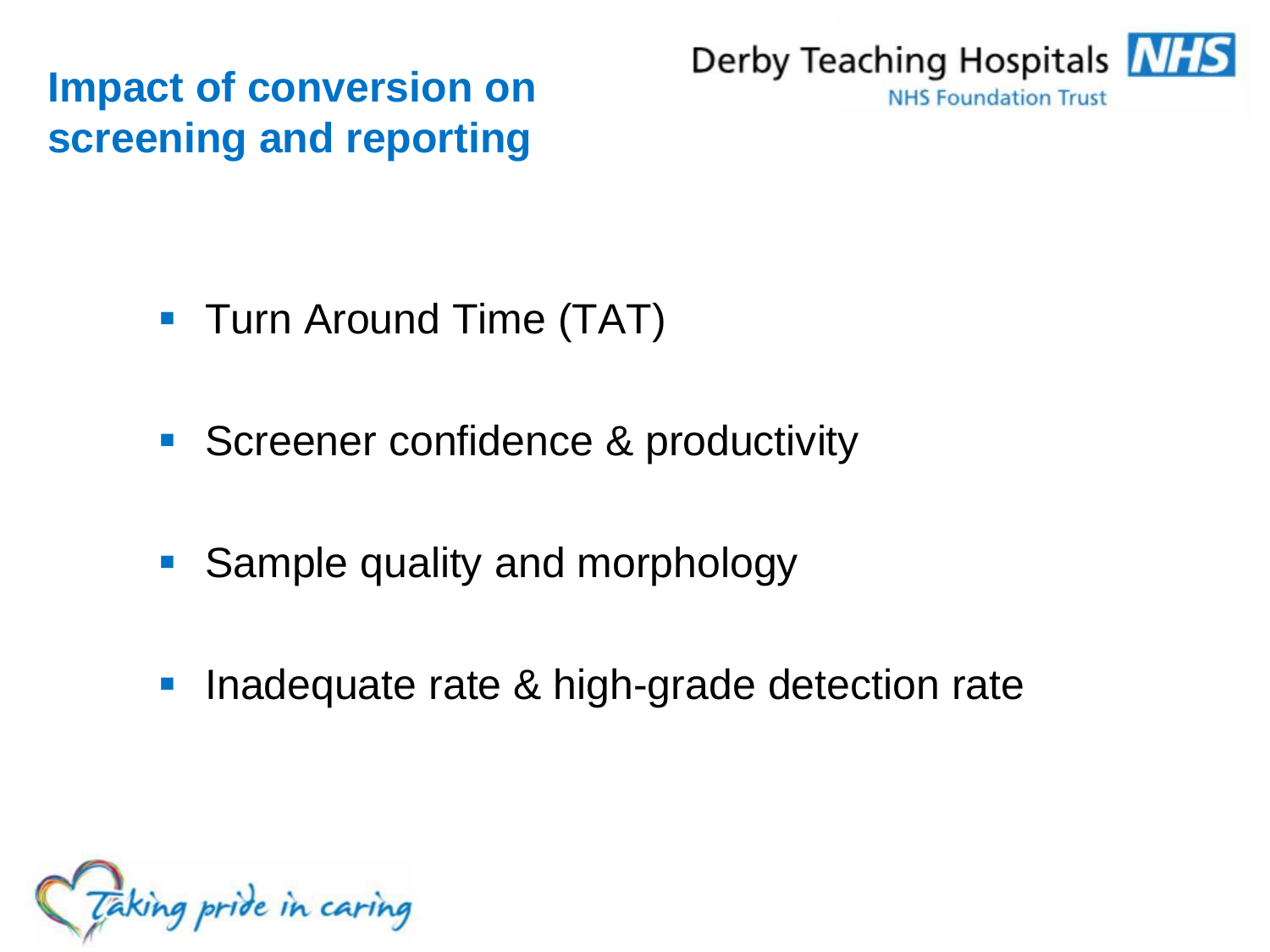



#### **TAT increased but not all to do with conversion**

- December 'quiet month' thought good time to convert
- But conversion lasted into January when workload rocketed …….and stayed that way until August in 2014
- Reduced screening productivity during conversion, but also
- Reduced screening capacity
	- Cytoscreener left
	- Maternity leave x2
	- retirement
- Locum (agency) screeners were needed to achieve 14 day TAT

Taking pride in caring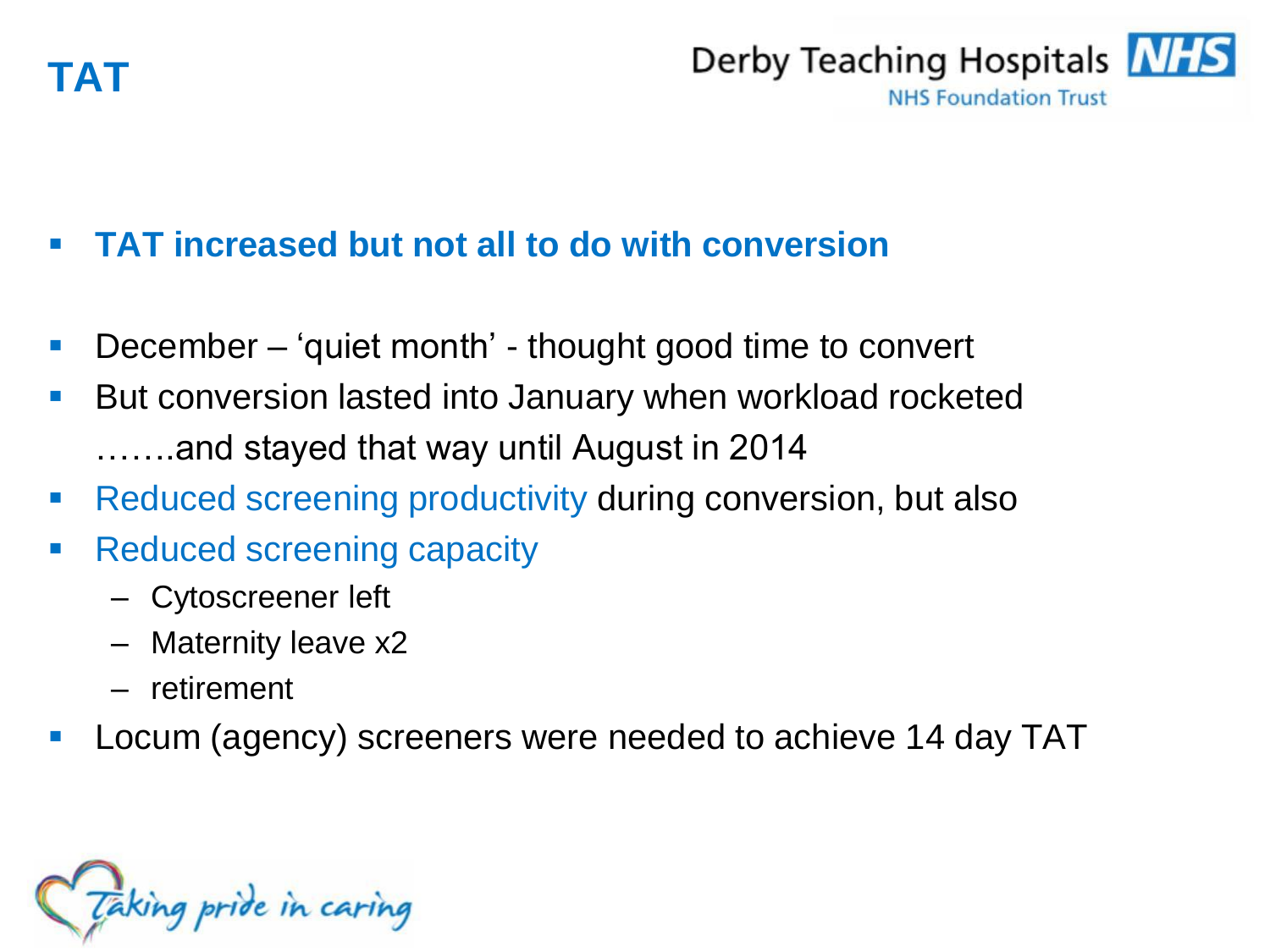#### **Screener confidence/productivity**



- Conversion = 1 day course, 100 slides
- Only 2/35 required to do additional 100 slide consolidation set
- But would 200 slides have been be better for all?
	- Many screeners said would have preferred this
	- Lacked confidence after 100 slides, more microscopy practice wanted
	- New NHSCSP conversion guidance is now 200 slides with both sensitivity and specificity calculated on these 200 slides
- Pressure on checkers
	- Checking doubled in first month, but no more experienced than screeners – *an issue with whole lab conversions* - no TP experience, as would have with an individual converting
- Multi-header sessions essential Hologic on-site
- Additional Cytology Training Centre sessions on-site very helpful

Taking pride in caring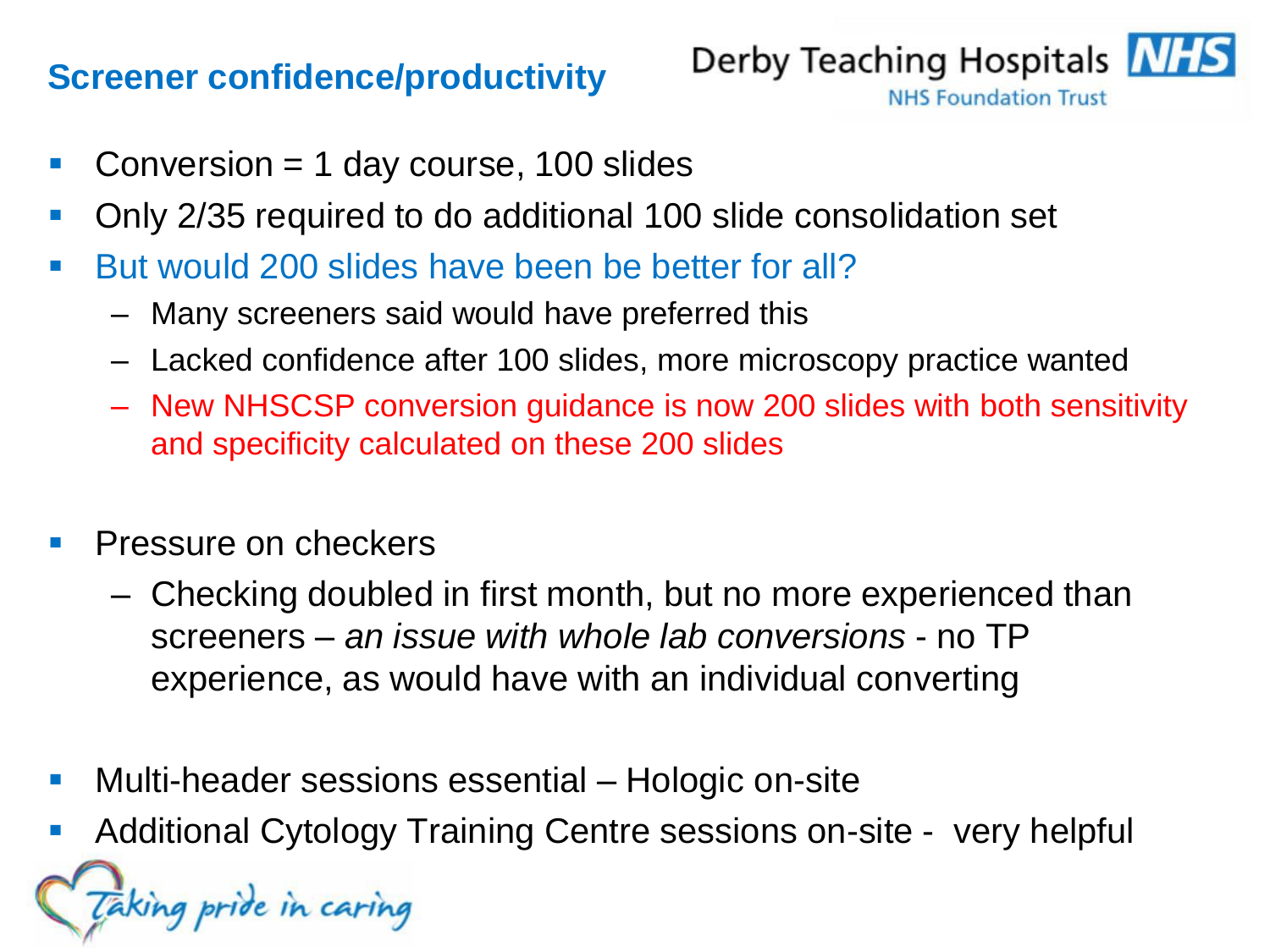# **Sample quality & Morphology changes**



- **Staining** 
	- training sets variable quality
	- different appearance to adjust to newer screeners never seen orange!
- Reactive endocervical cells caused few problems to start with
	- some overcalling in early days
- Blood-stained and scanty samples
	- Gaps, spaces and blood
	- adequate / inadequate decisions caused problems

#### **But cells are cells – you soon get used to what you're looking at!**

- Dyskaryosis is dyskaryosis
- Metaplastics are metaplastics, etc, etc………….

aking pride in caring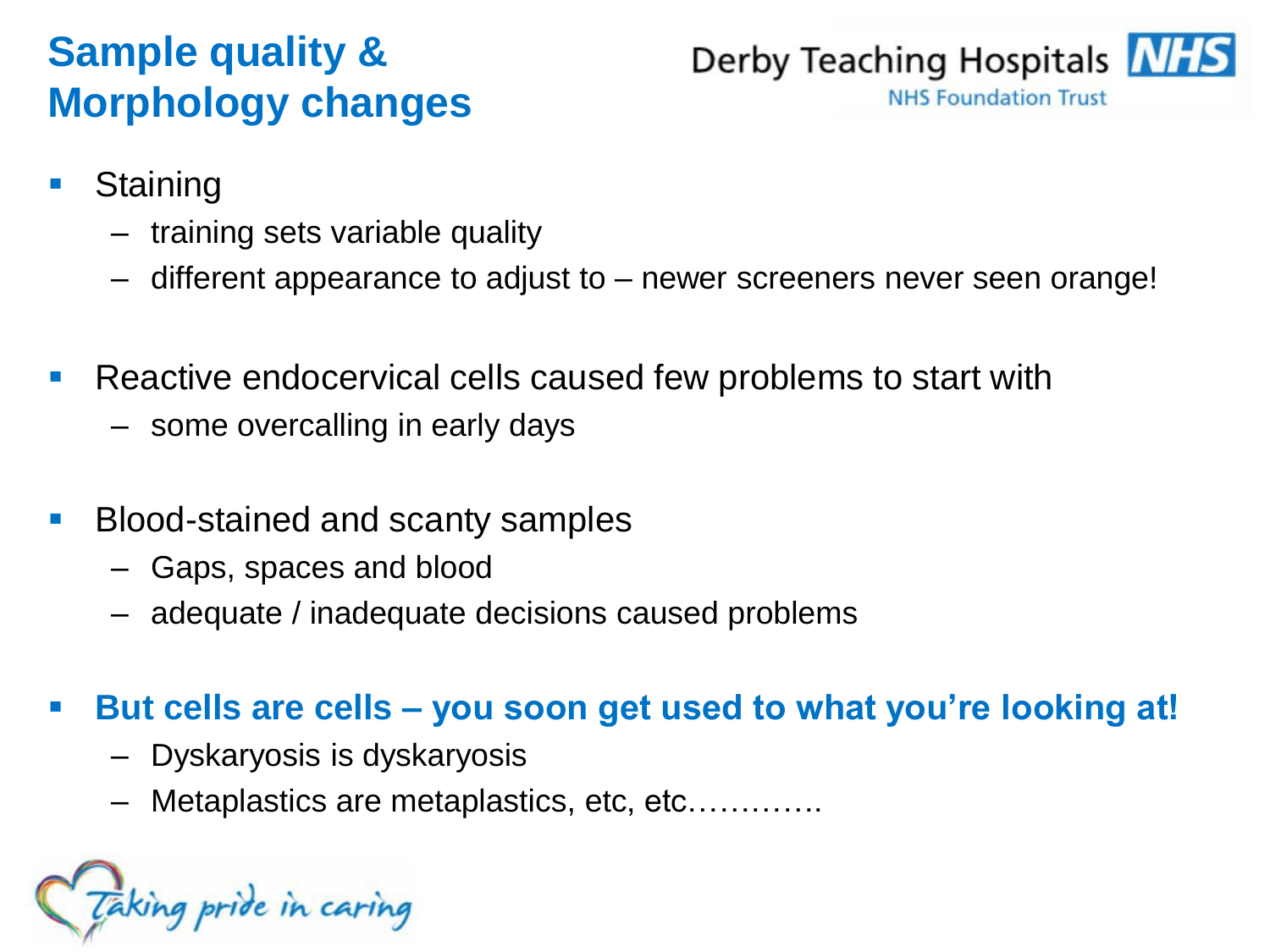#### **CGIN is CGIN**

#### Derby Teaching Hospitals **NHS NHS Foundation Trust**



Taking pride in caring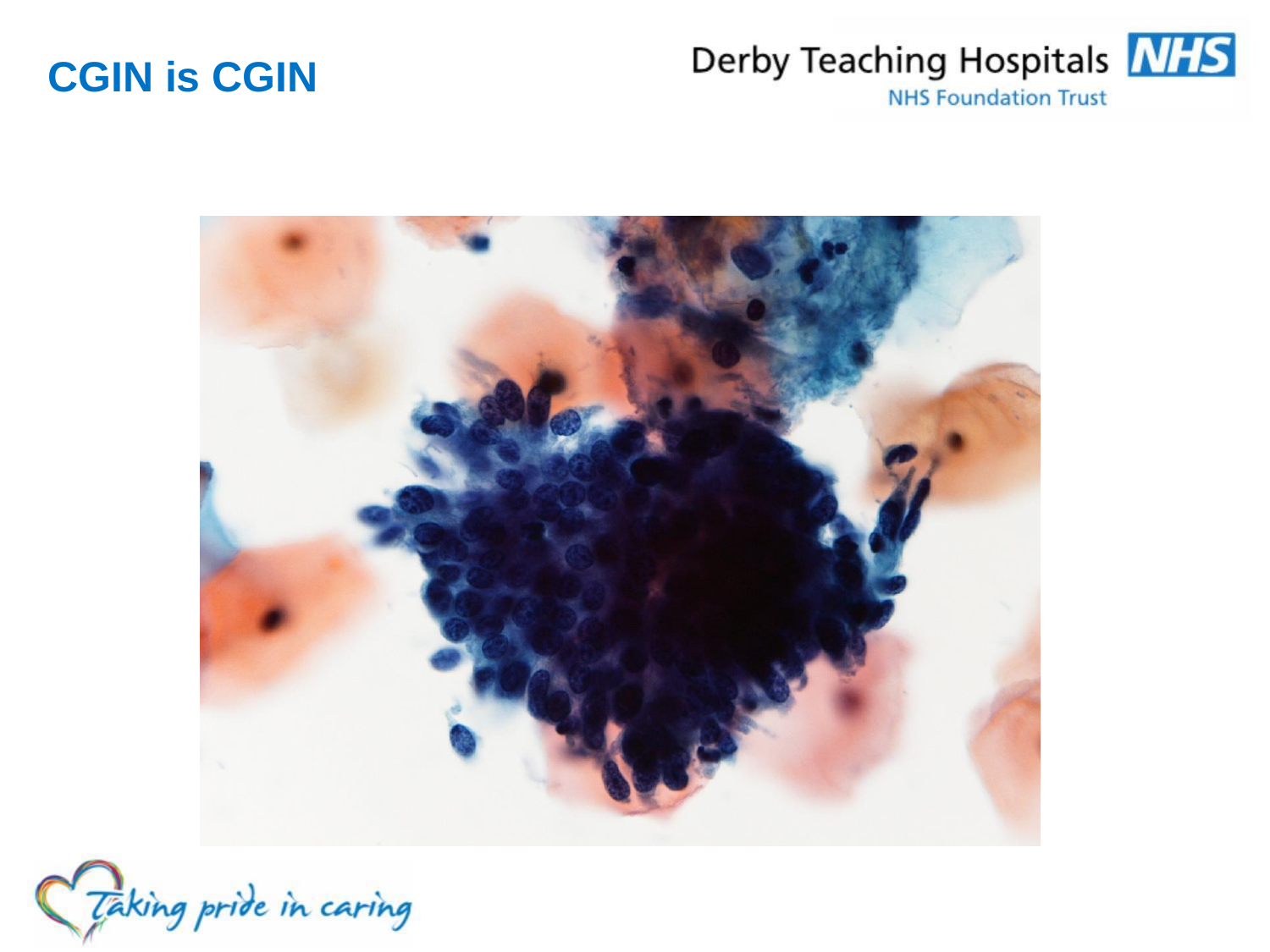

# **Key Performance Indicators**

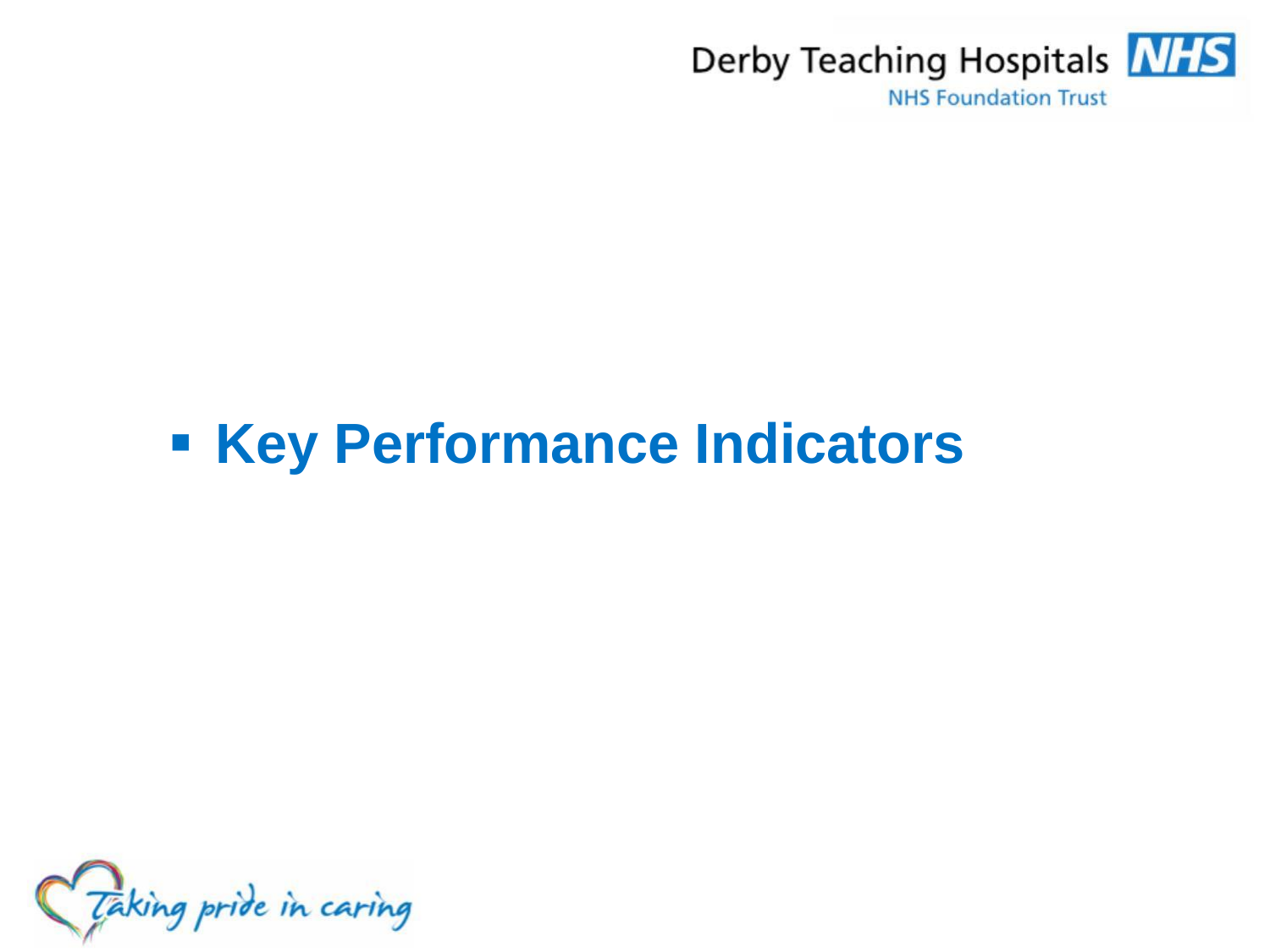



#### **Quarterly inadequate rates**

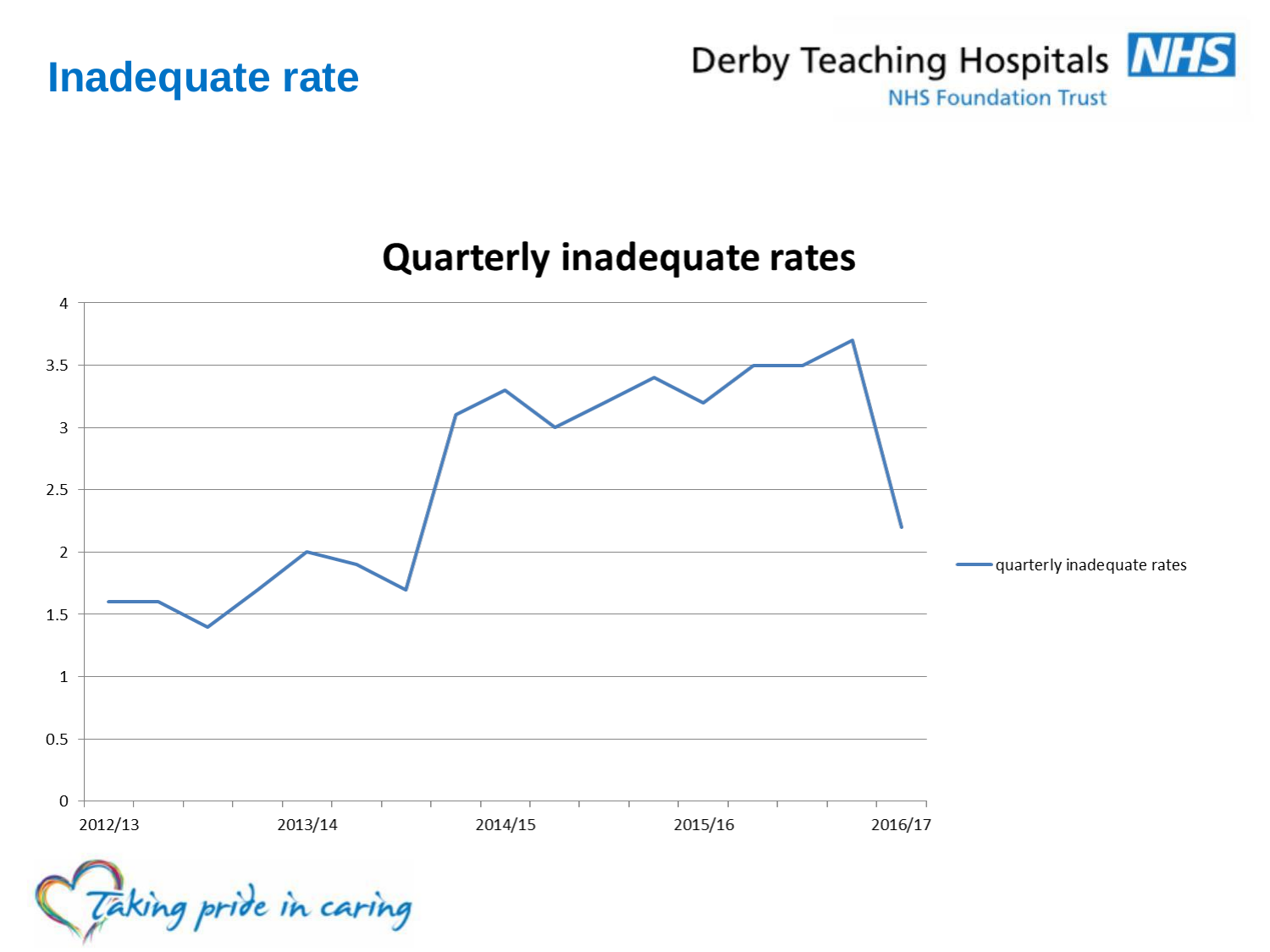#### **HG pick-up rate – almost doubled** Derby Teaching Hospitals **NHS**<br>MHS Foundation Trust **NHS Foundation Trust**



**Annual high grade pick up rate**

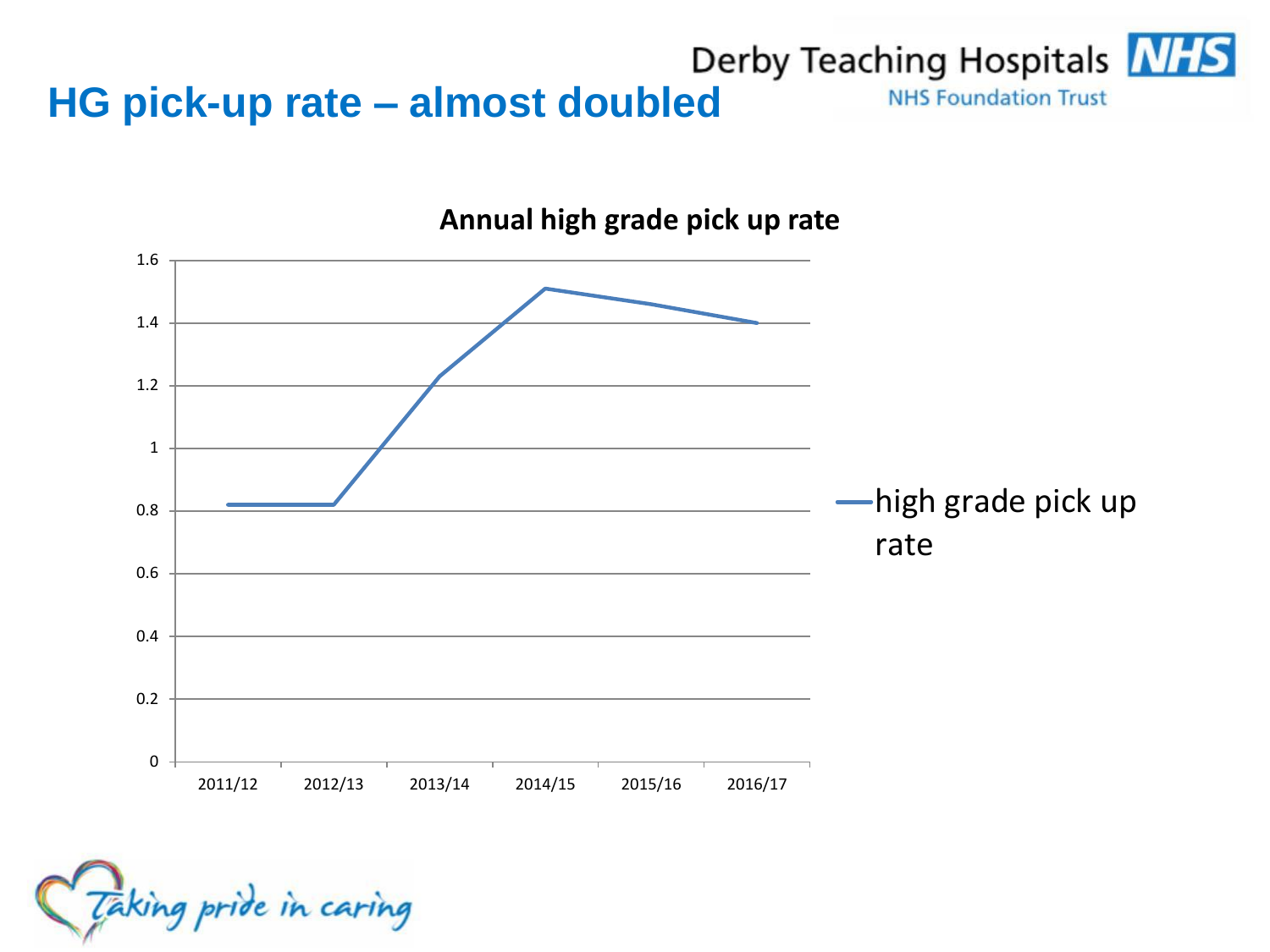### **High grade pick-up rates**





**Quarterly high grade pick up rate**

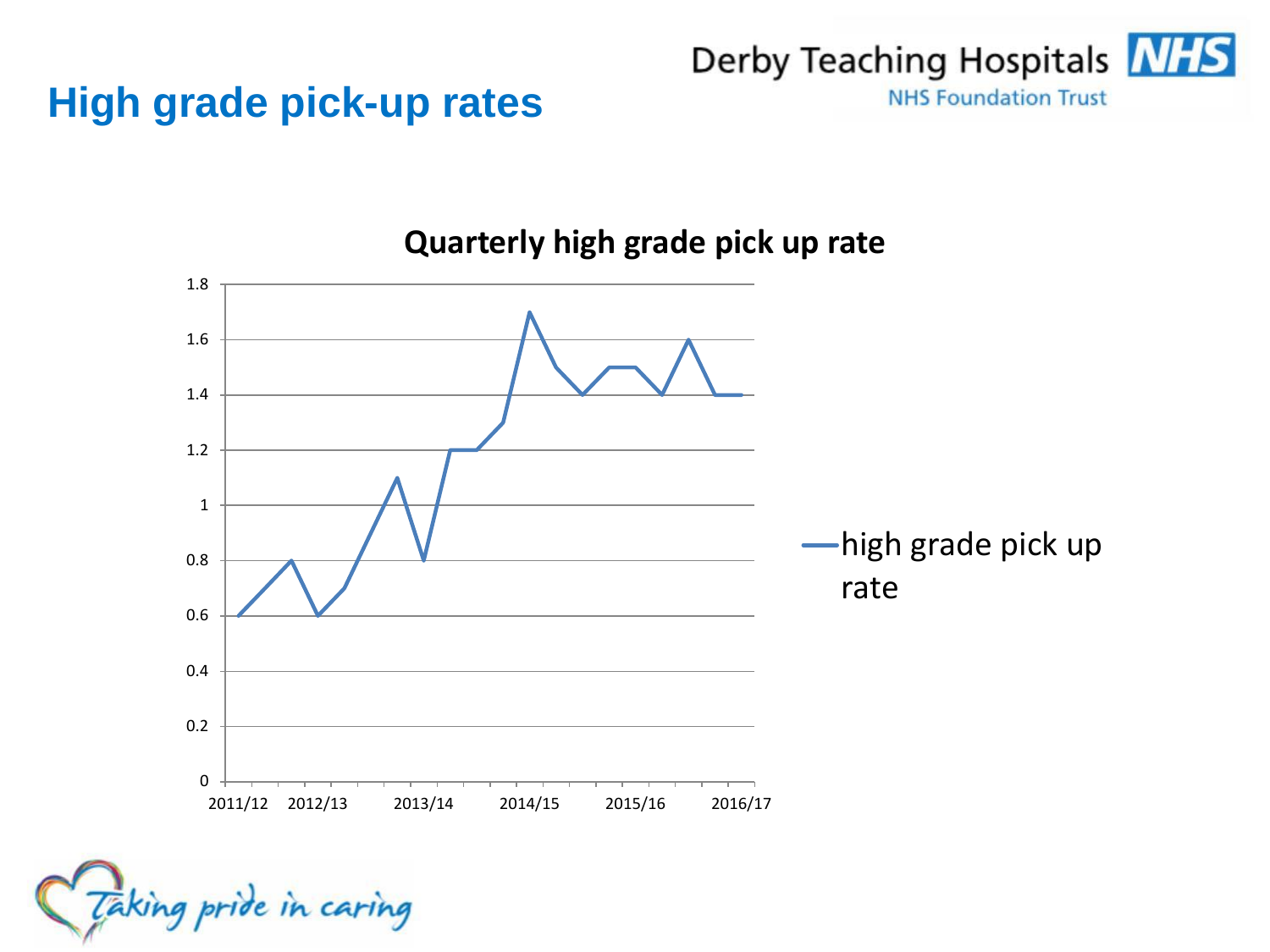#### Derby Teaching Hospitals **NHS**

**NHS Foundation Trust** 

# **High Grade increase, not due to overcalling – see PPV**

| <b>YEAR</b> | HG   | PPV  |
|-------------|------|------|
| 2011/12     | 0.82 | 91.6 |
| 2012/13     | 0.82 | 93.9 |
| 2013/14     | 1.23 | 95.0 |
| 2014/15     | 1.51 | 92.6 |
| 2015/16     | 1.46 | 88.3 |
| 2016/17     | 1.32 |      |

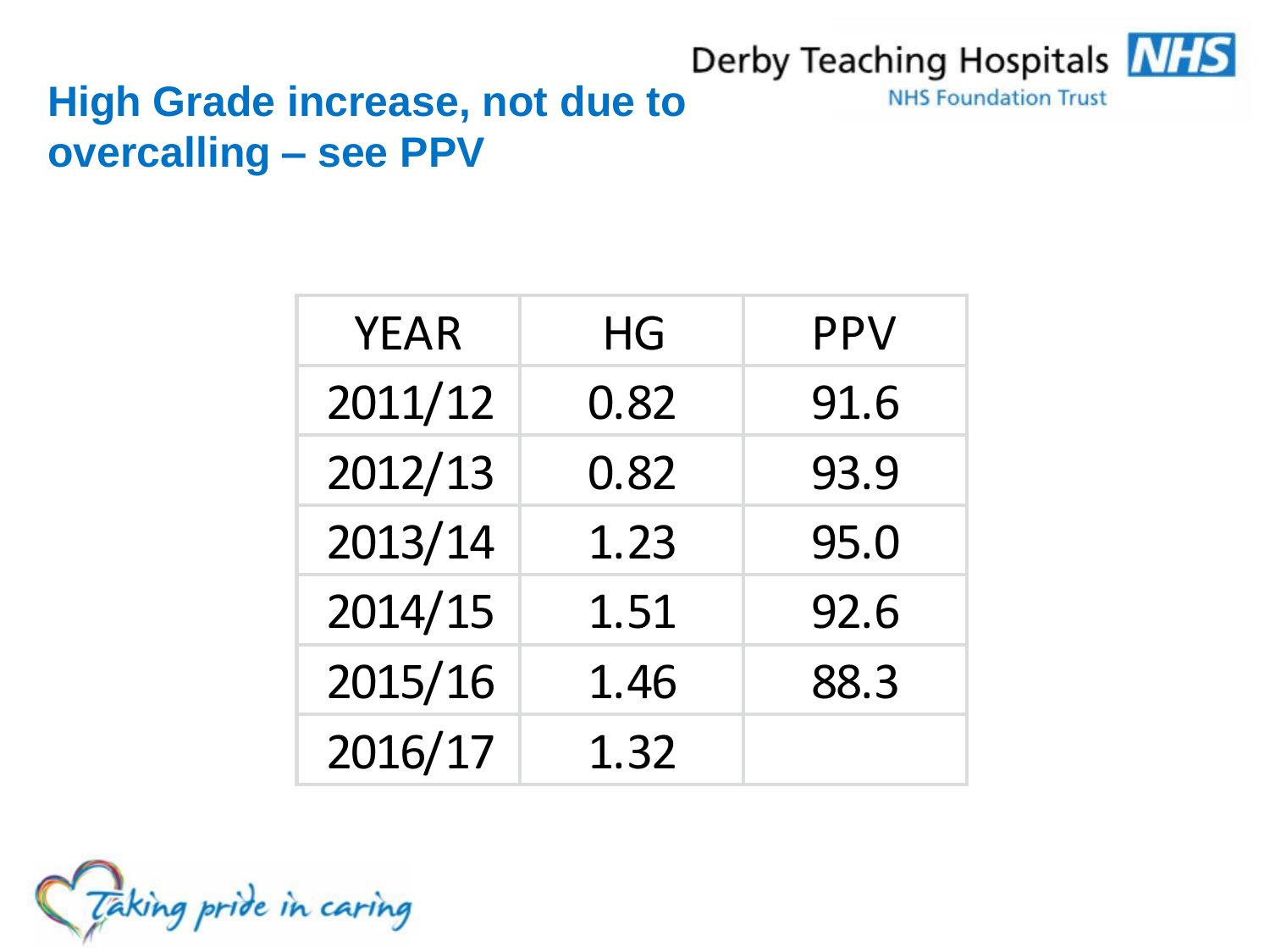#### **Key Performance Indicators 5 year trends**

Derby Teaching Hospitals **NHS NHS Foundation Trust** 



Taking pride in caring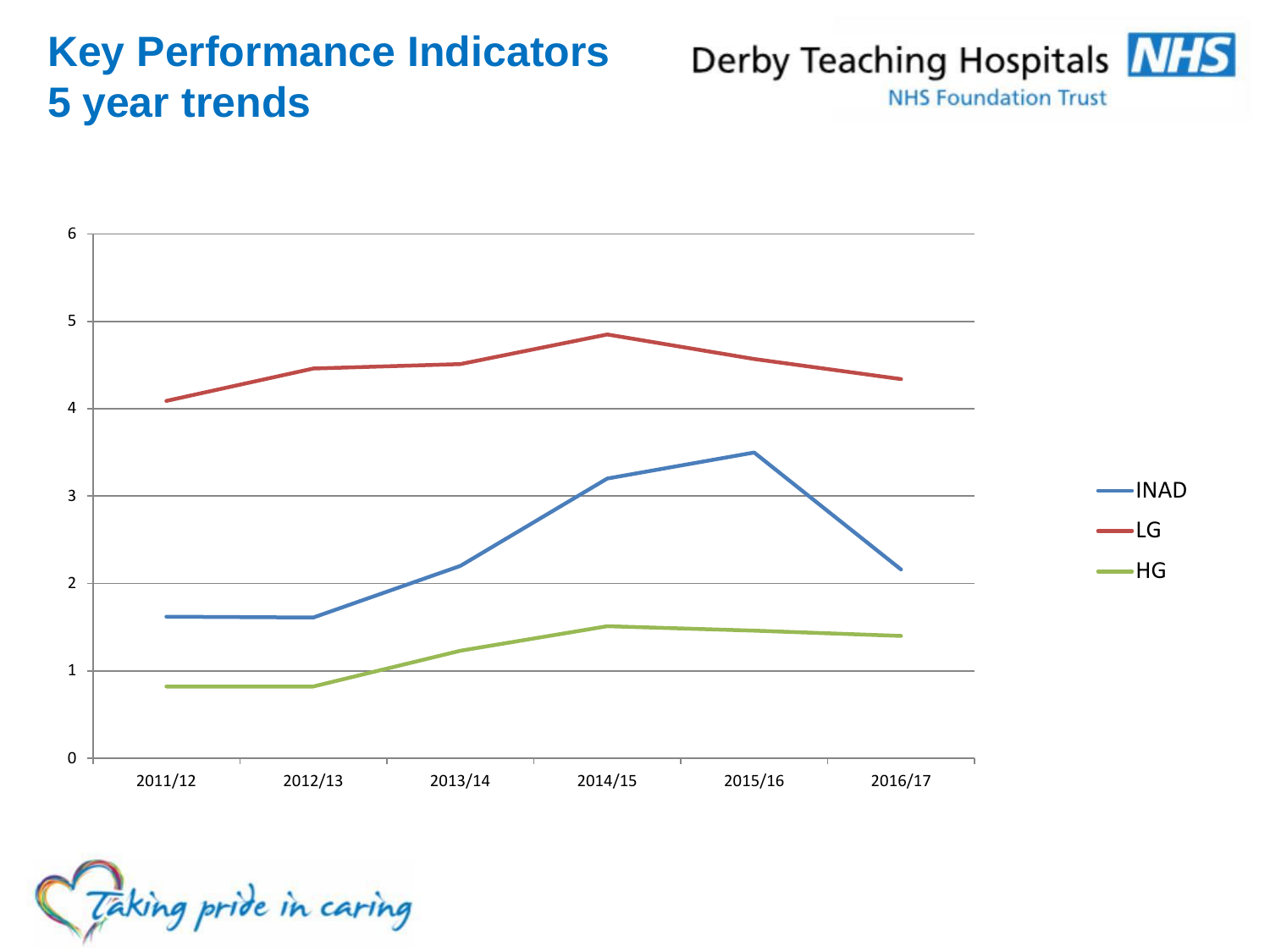# **Reasons for increased HG rate**



- HG changes not seen/misinterpreted/undercalled in SP?
- Implementation of HPV Triage at same time any effect on reporting profile?
- Use of 'Borderline can't exclude HG' category stopped
- Just the fact that all staff undertaken intensive training?
- No definite answers data currently being analysed for publication

Taking pride in caring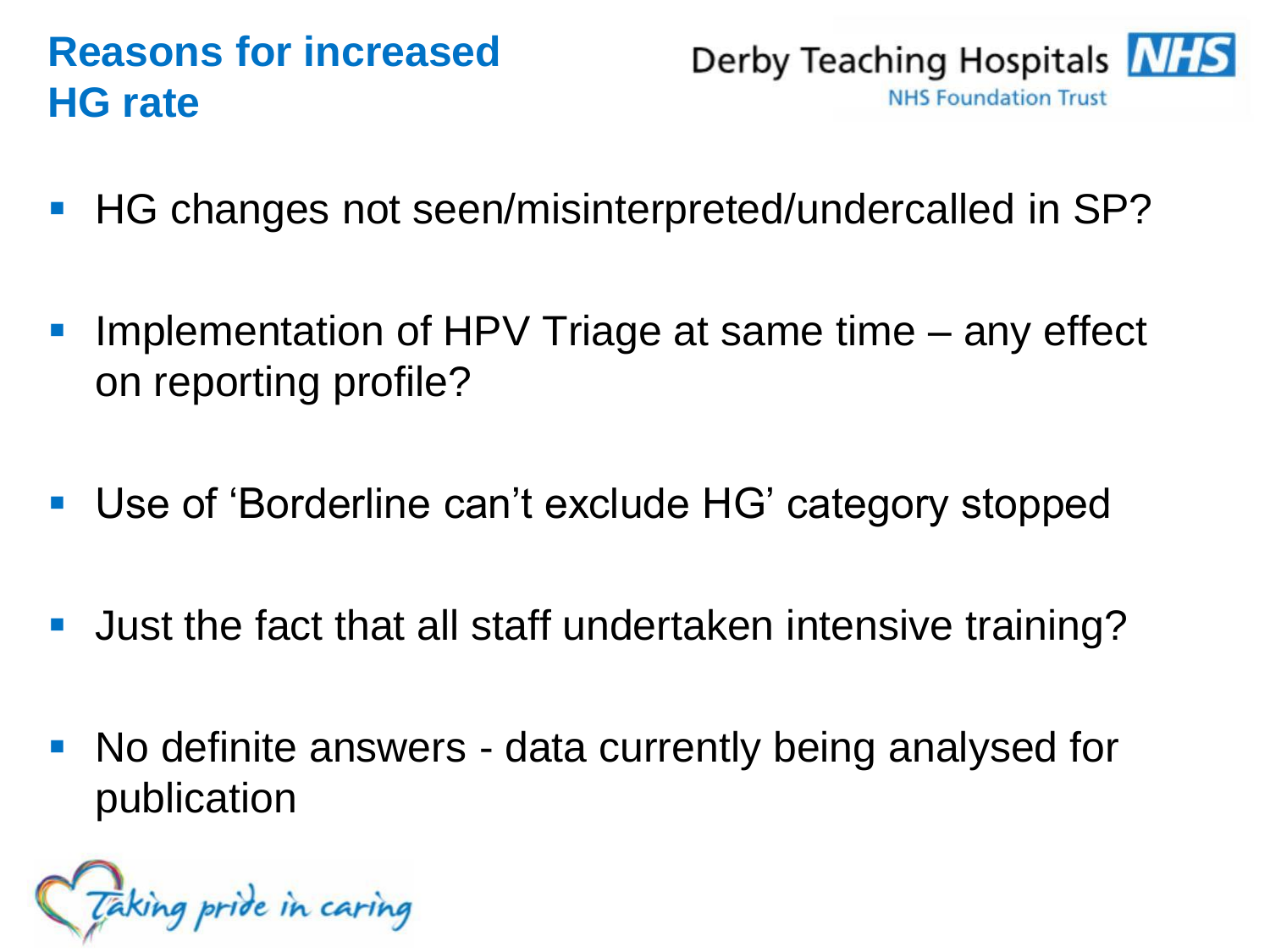# **High Grade reporting rates (%)**



| year    | borderline       |     | LG dysk moderate severe ?invasive ?gld neopl |     |     |     |
|---------|------------------|-----|----------------------------------------------|-----|-----|-----|
| 2011/12 | 3.4              | 0.7 | 0.2                                          | 0.6 | 0.0 | 0.0 |
| 2012/13 | 3.7              | 0.8 | 0.2                                          | 0.6 | 0.0 | 0.0 |
| 2013/14 | 2.2              | 2.3 | 0.3                                          | 0.8 | 0.0 | 0.1 |
| 2014/15 | 2.6              | 2.3 | 0.6                                          | 0.8 | 0.0 | 0.0 |
|         |                  |     |                                              |     |     |     |
| 2015/16 | 2.3              | 2.2 | 0.6                                          | 0.8 | 0.0 | 0.0 |
| 2016/17 | $2.2\phantom{0}$ | 2.3 | 0.6                                          | 0.7 | 0.1 | 0.1 |

Taking pride in caring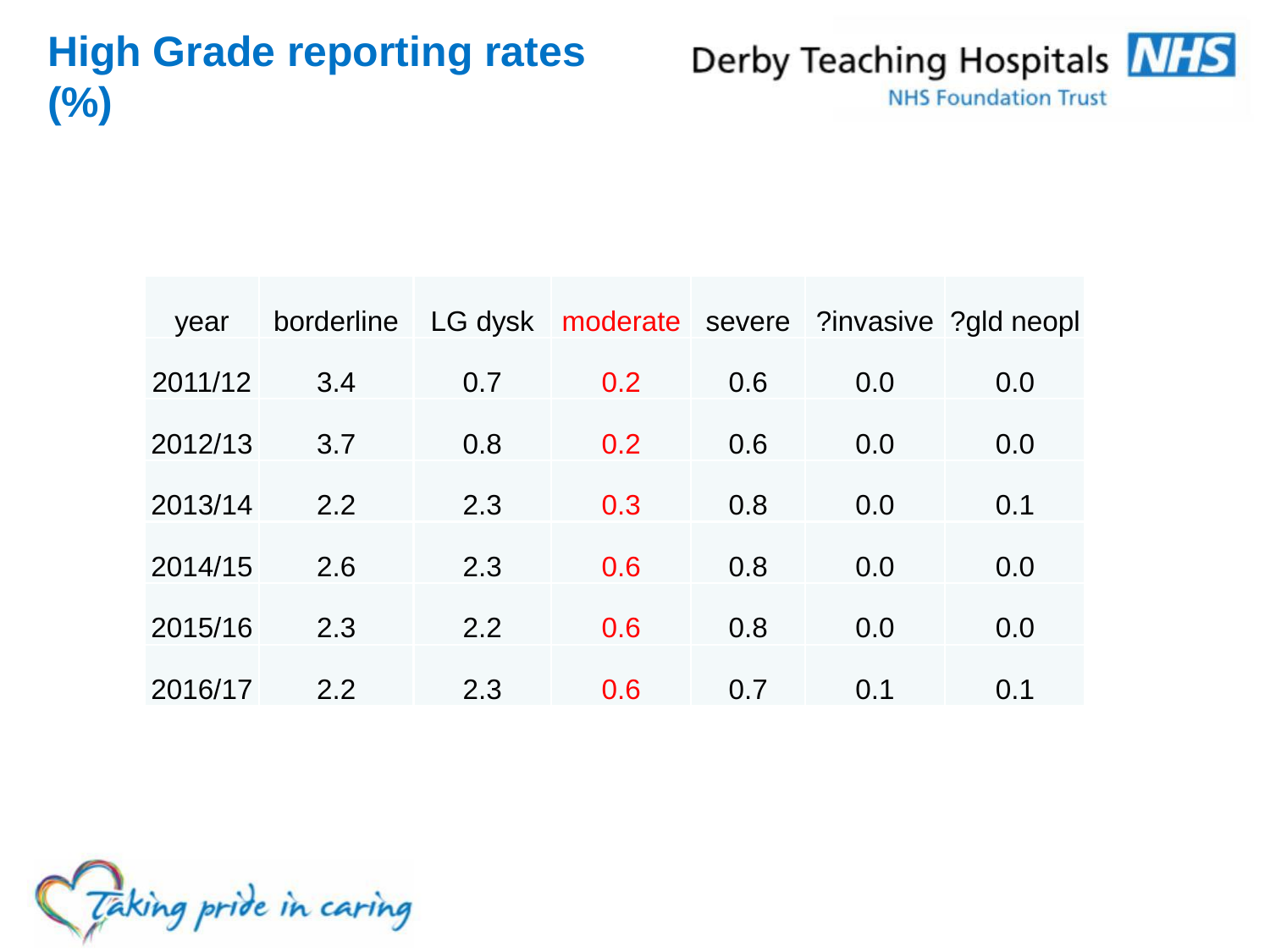# **Reducing the inadequate rate - scanty samples**



- Gaps and spaces in preps took some getting used to
- Screeners found adequacy difficult to judge in early days
- No national adequacy guidelines
- Cell count of 6 per high power field used, but not so rigidly now
	- *Common sense must prevail – assess atrophy, presence of TZ, etc*
- Hologic on-site support helped enormously
- Developed algorithm for scanty samples:
	- Is blood present?
		- **Yes – have acid treated**
		- **No –** *do not* **have acid treated,** *do count*
			- $\leq 6$  = inadequate;  $> 6$  = adequate
- **Adequacy must be decided cytologically NOT just by a cell count**

king pride in caring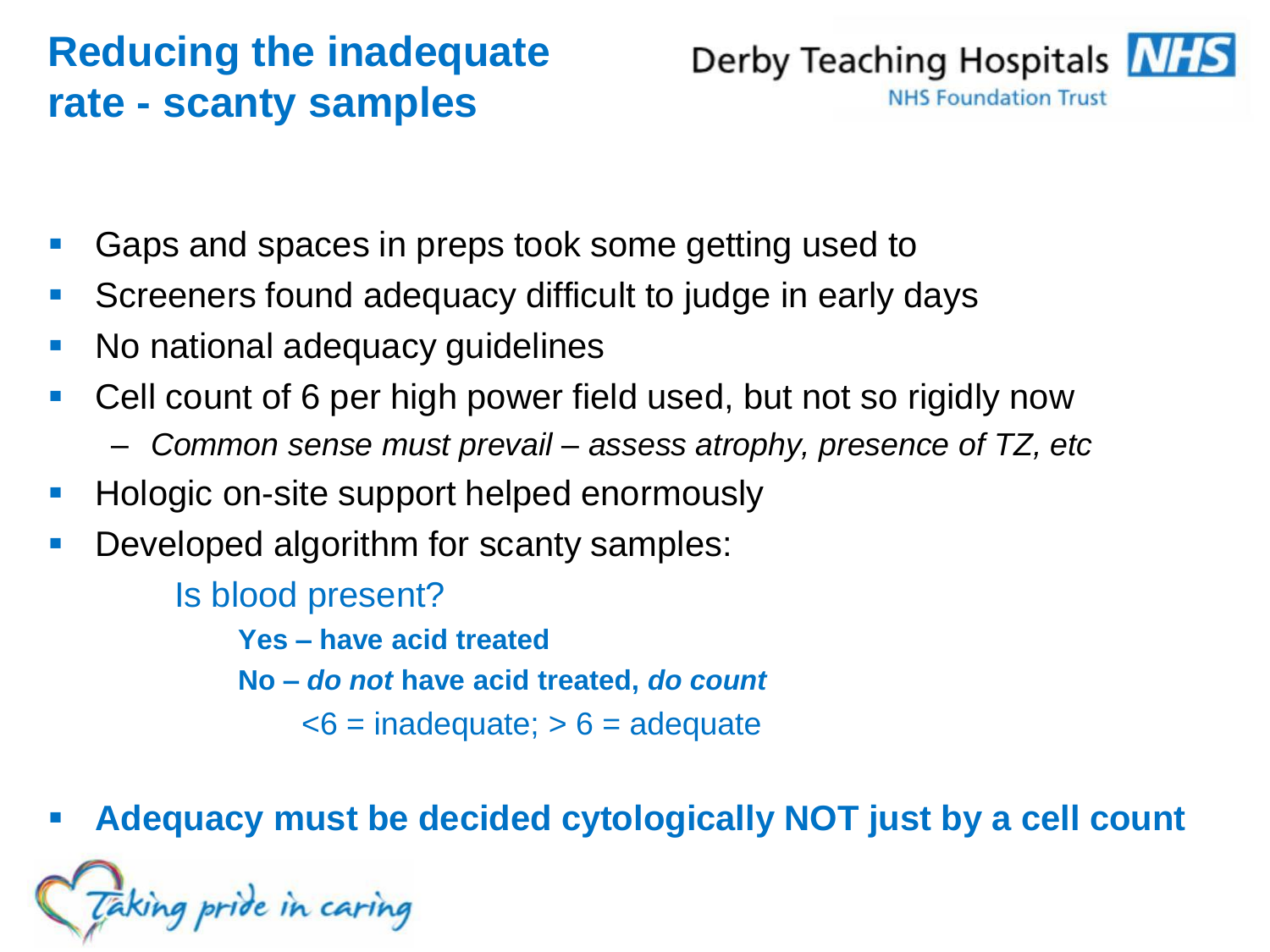# **Reducing the inadequate rate - blood stained samples**



- Caused confusion initially what to treat?
	- Some screeners put all scanty samples for treat, blood or no blood
	- Some screeners put all bloody samples for treat, even if cellular
- Only blood stained samples benefit from acid treatment
- Acid treatment is time consuming so try to limit what is treated
	- *Could we have been more well prepared for this aspect of screening?*
- Initially much improved but slipped over time
- Checkers and APs looked at all Inads and Treats for a month
- Rule of thumb:
	- if it's scanty and bloody treat it
	- If it's scanty but no blood it's scanty!

- *decide if inadequate based on cytology & use count as last resort*

aking pride in caring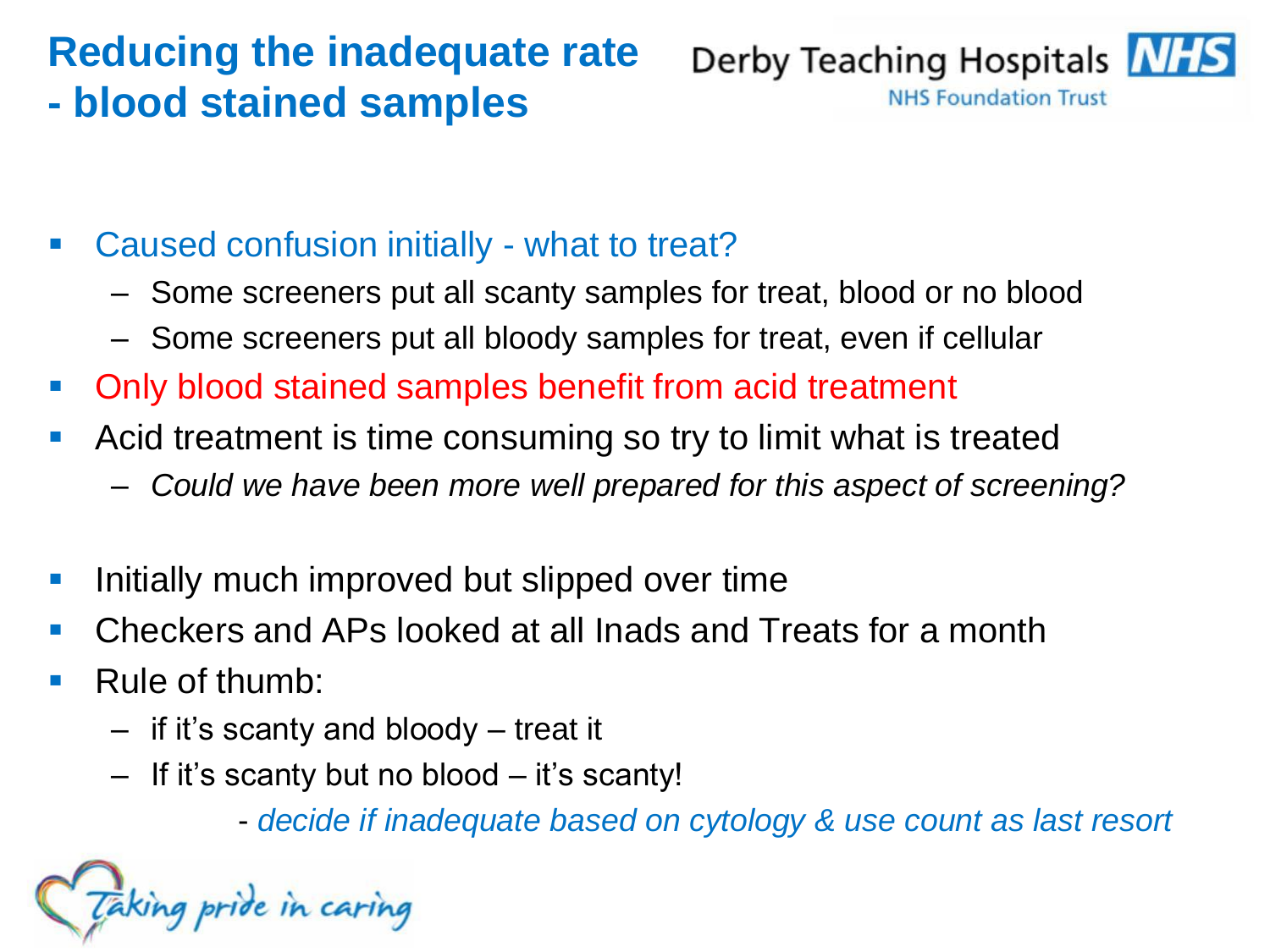

# **Now back to the conversion**

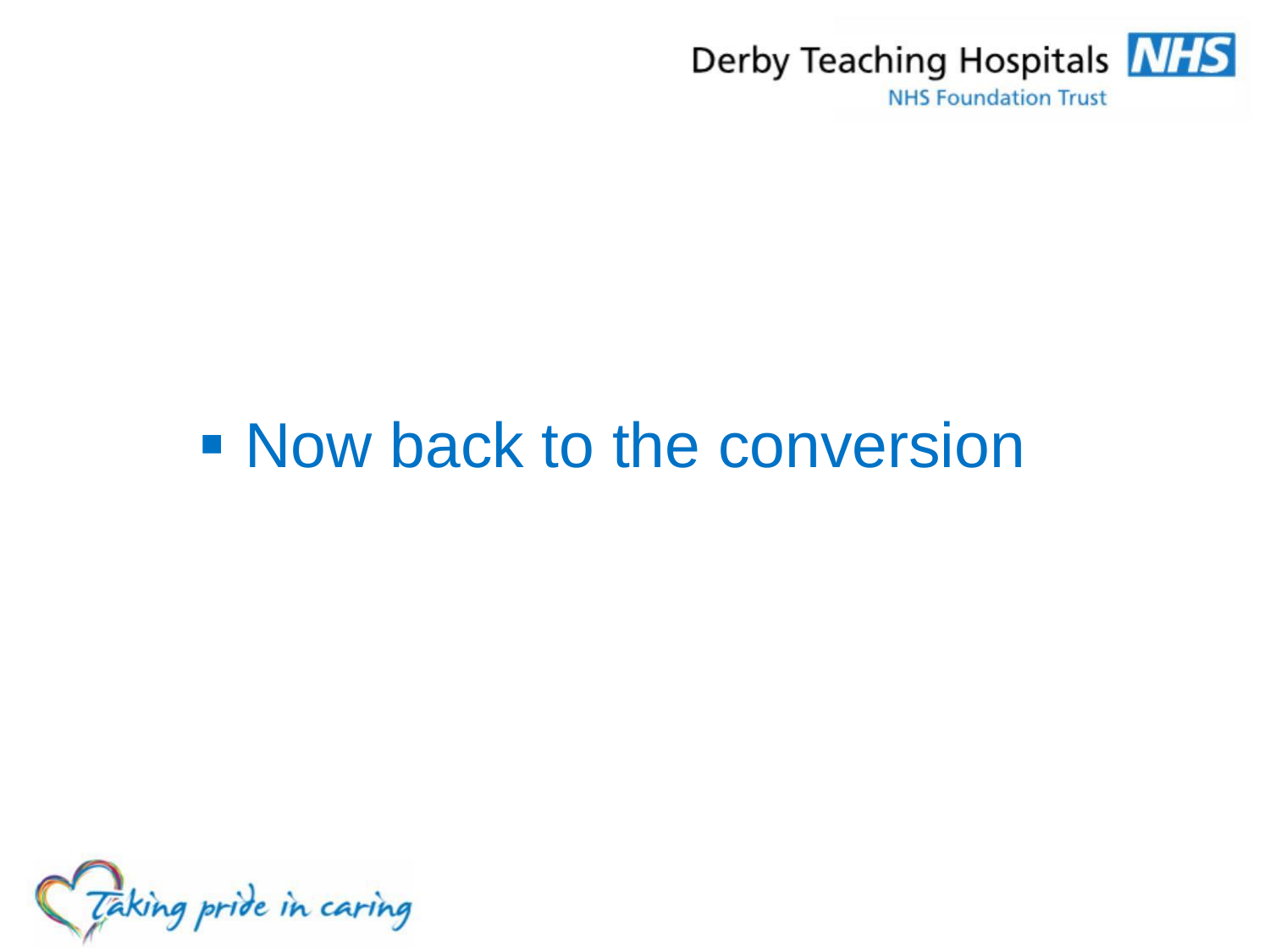#### **Objective achieved?**



#### **Original option appraisal:**

- To provide most efficient system for centralised processing and HPV testing
- Recommendation = conversion to ThinPrep<sup>™</sup>

- **Yes, objective achieved – successfully converted**
- **Nuch more efficient, streamlined processing lab**
- No processing delays whilst awaiting samples being booked in on computer
- Added value for women = ↑ detection of high grade disease

Taking pride in caring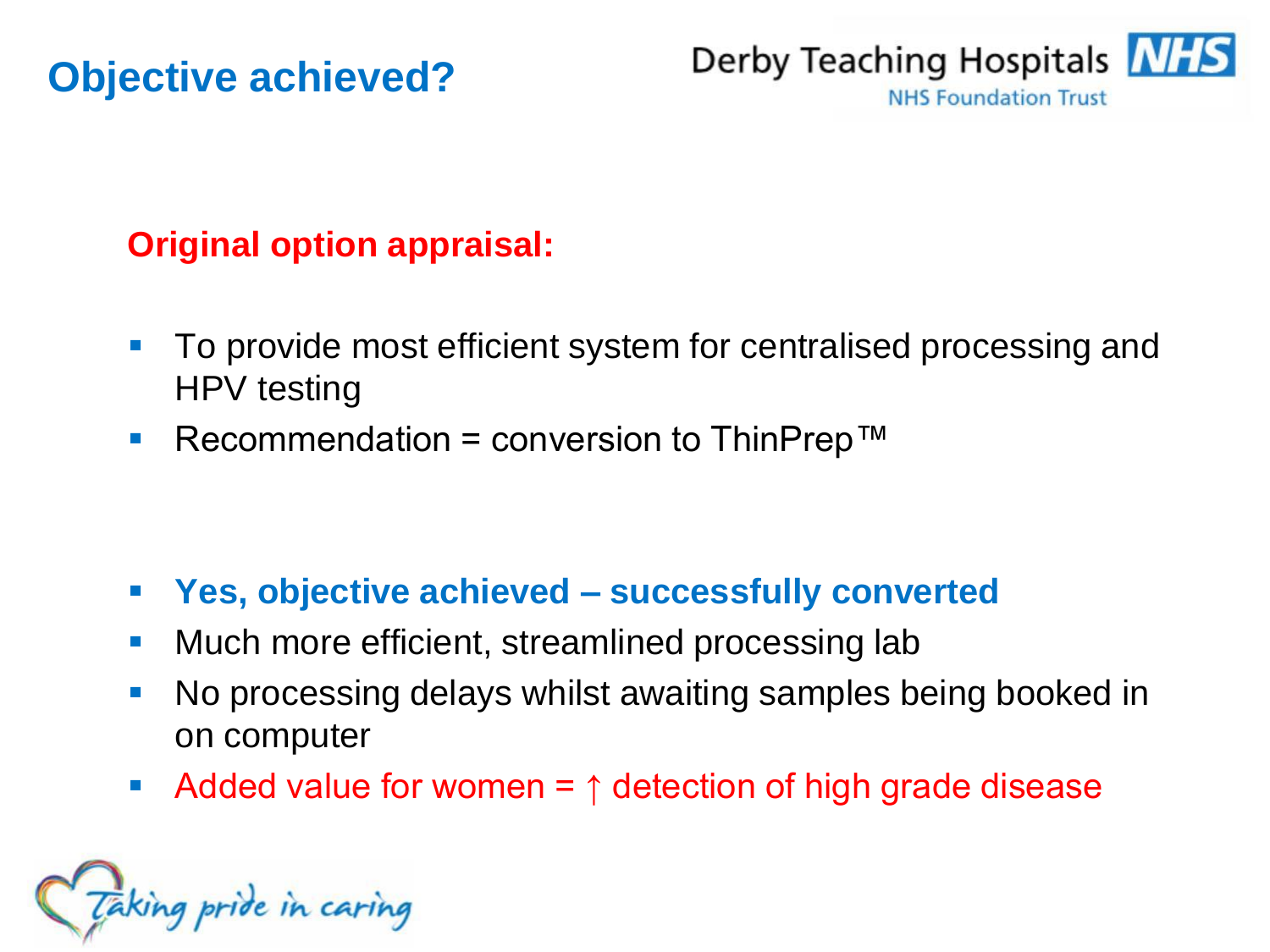### **Financial impact**



#### **Costs**

- Pump priming of sample taker kits
	- Offset by selling old kits!
- Stains not previously required as integral to SP system

#### **Savings**

- 2 WTE lab support staff
	- 3 part-time staff not replaced as much less manual processing required with TP
- No additional staff required for increased volume of HPV testing
- Only additional data entry staff needed for additional work 2016
- No increase in cost per test to purchasers

Taking pride in caring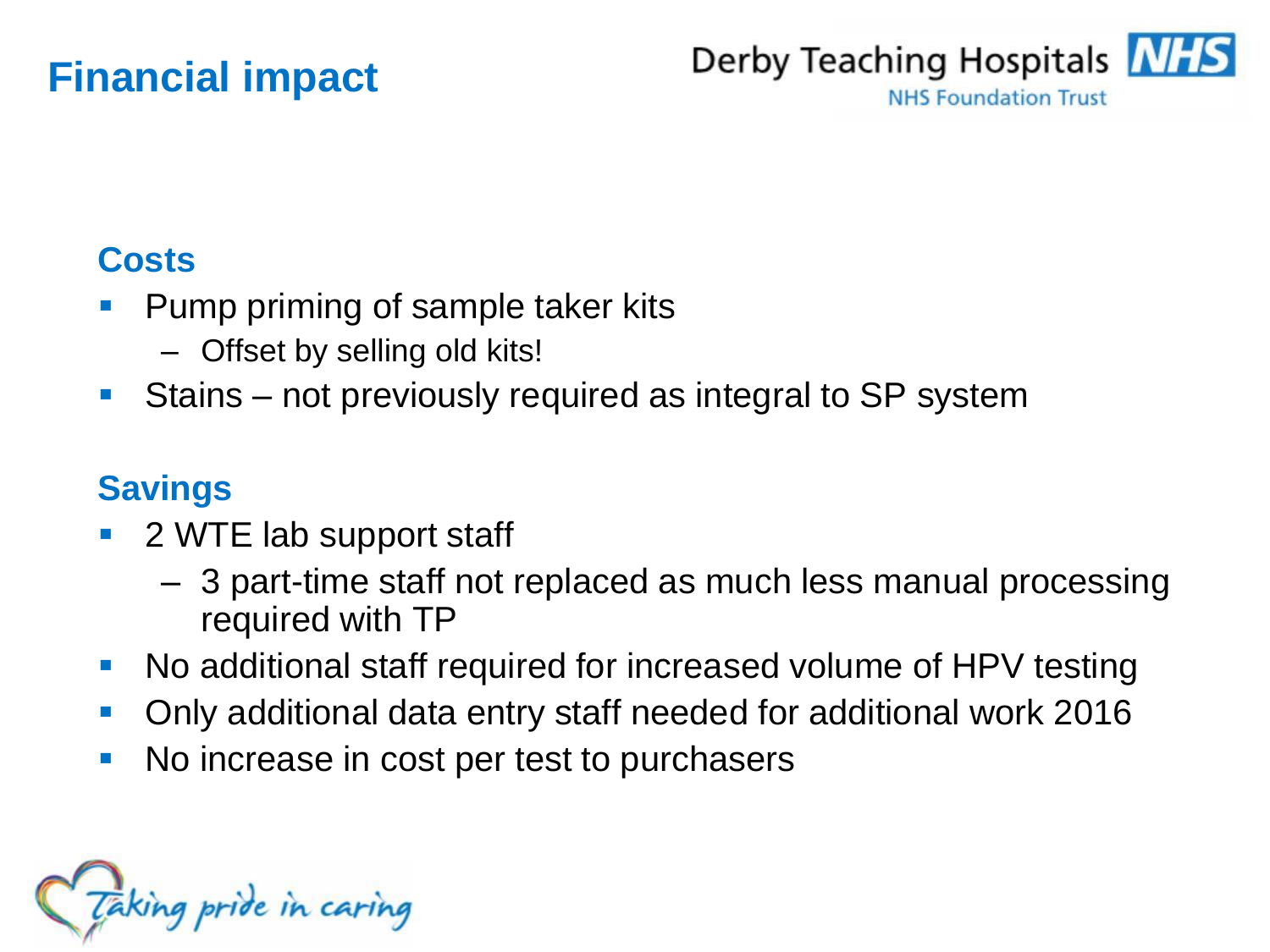

- Timescale amazing achievement!
- Phased conversion for screeners and sample takers careful planning required
- Sample taker training, despite admin burden for lab

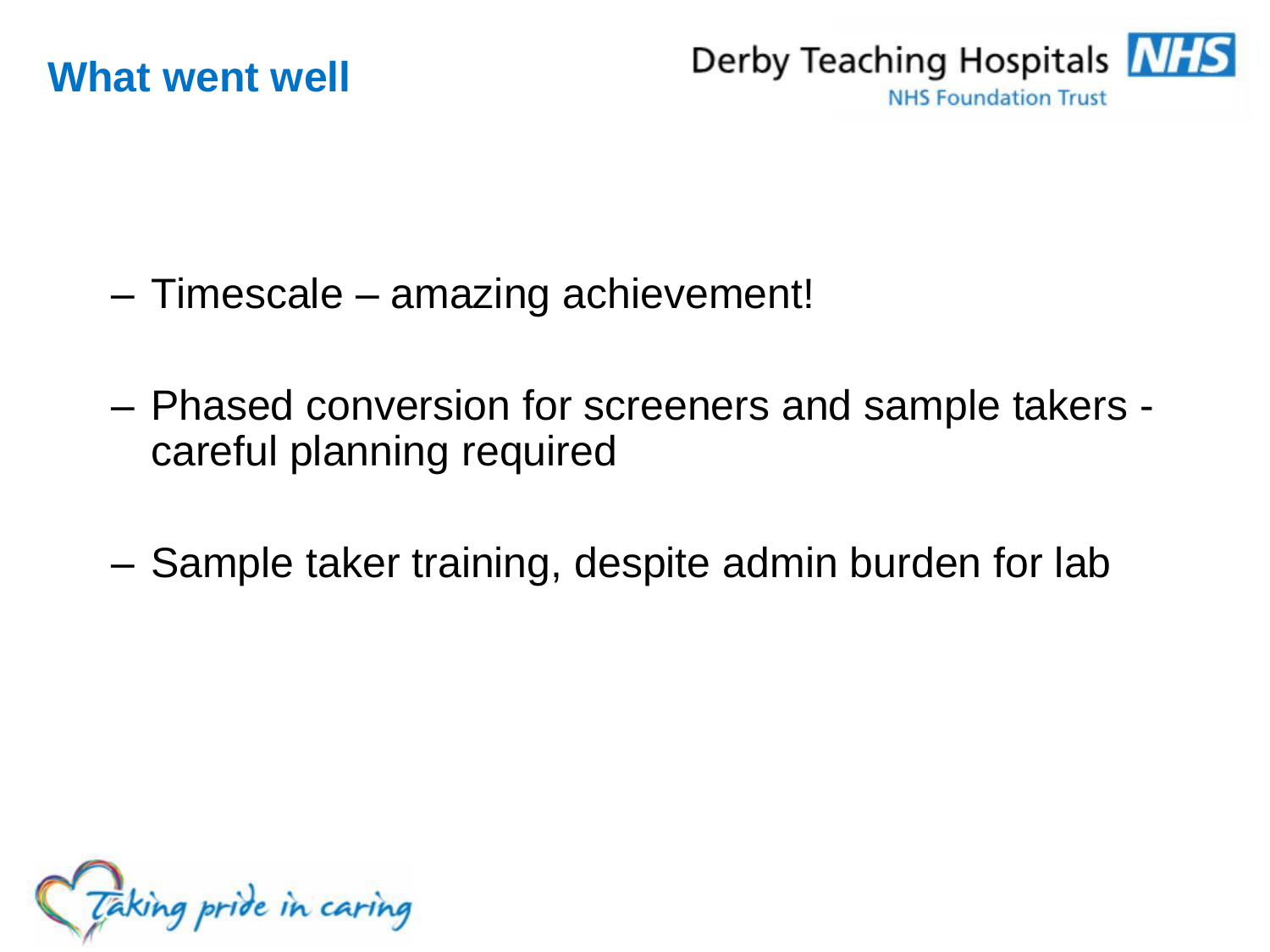# **What could have gone better – lessons learned**

- More operator training pre 'go-live' date
- Get locum screeners in sooner to 'mop up' SP slides, don't screen both technologies

Derby Teaching Hospitals **NHS** 

**NHS Foundation Trust** 

- Staining protocols should have been decided on beforehand
- More knowledge of acid treats / re-preps
- Excess kit management SP and TP

– Screener conversion – more training slides requiredking pride in caring